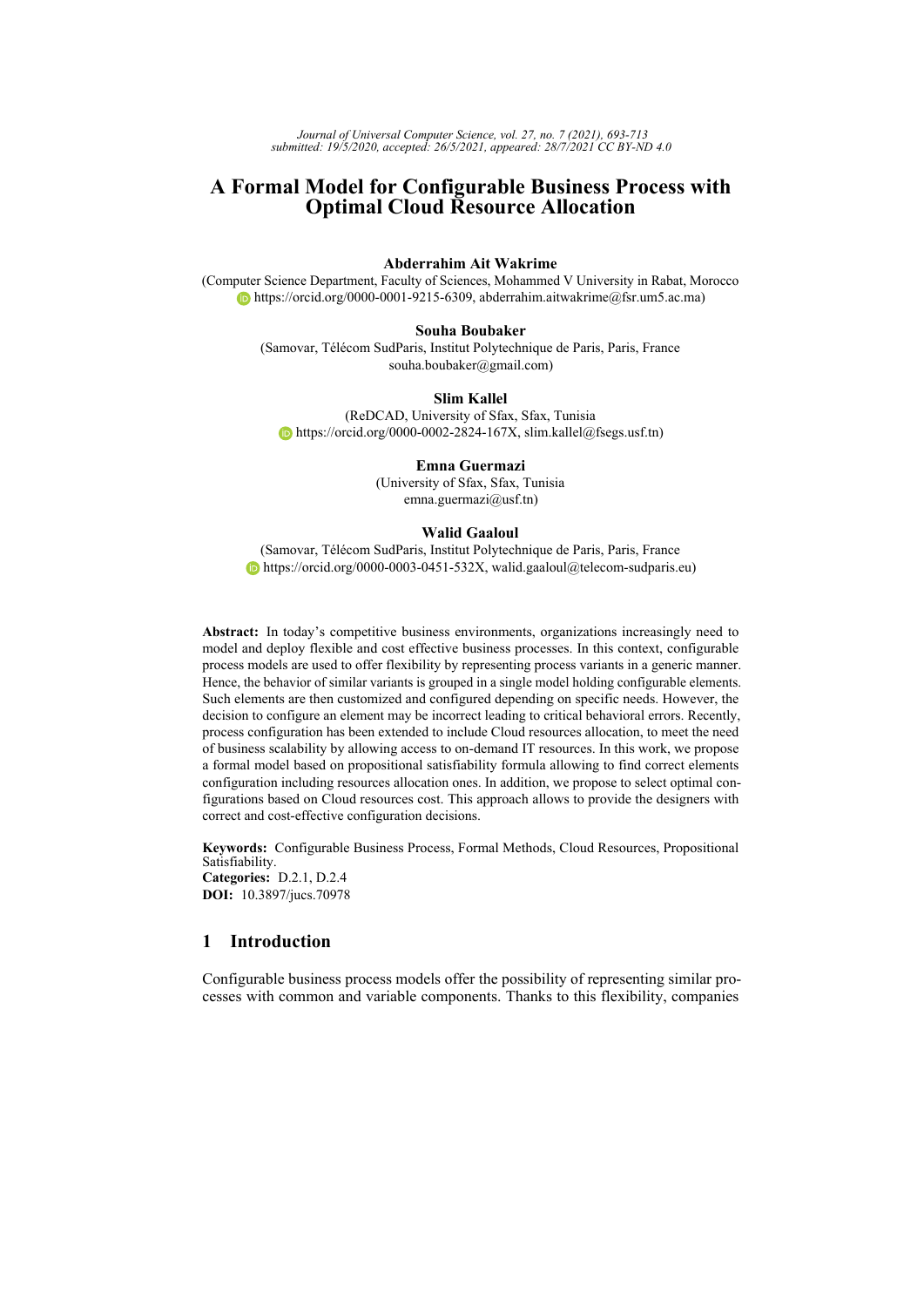dispose increasingly of a wide range of design options. These options are easily created by altering values of variable components. These variable components, namely configurable elements, can be configured as per the organizational specific requirements within each company. For instance, to produce variants of the same group of business process models, the process designer has the possibility to select components to integrate in the model and skip components that are deemed irrelevant.

Running a business process within a company implies taking into consideration underlying exploitation costs mainly virtual resources. On-demand cloud computing solutions were conceived to offer companies flexible and highly available and scalable infrastructures, therefore allowing control over induced business turnover. In this context, two issues arise: (i) the configurable elements may have many configuration options with complex interdependencies between them. Undertaking the task of correctly deciding and applying manually the correct configuration is a tedious and a highly error-prone exercise. Correct configuration is defined here as the set of options selected that generate a process variant that runs without structural and execution errors.(ii) Deciding which cloud resource description is optimal for a certain business process relies on a number of considerations amongst which : the particular need of the process in order to be efficient and available during execution-which depends mainly on the structure of the variant process, the price offer of the cloud solution, and other constraints that would steer the optimization.

Hence, a mathematical model is needed to formulate the optimization problem. Previous research has addressed these two issues from various angles, e.g., [\[Rosemann](#page-19-0) [and Van der Aalst 2007,](#page-19-0) [Recker et al. 2005,](#page-19-1) [Hallerbach et al. 2010,](#page-19-2) [Kumar and Yao](#page-19-3) [2012\]](#page-19-3) tackle the complexity of the design phase of a process model, while in [\[GröNer et](#page-19-4) [al. 2013,](#page-19-4) [Assy and Gaaloul 2016,](#page-18-0) [Asadi et al. 2014,](#page-18-1) [La Rosa et al. 2009\]](#page-19-5), authors suggest guiding configuration and supporting domain-based constraints. Some other approaches are more concerned about ensuring the correctness of the configuration as in [\[van der](#page-20-0) [Aalst et al. 2010,](#page-20-0) [Hallerbach et al. 2009\]](#page-19-6). In overall, these approaches suffer from the state space explosion problem and forsake the costs incurred by BP deployment and the configuration of the required resources of this deployment.

In this paper, we use the satisfiability problem (SAT) to address these issues by improving the efficiency of business processes configuration and properly identify the cloud resources requirements. During the last two decades, SAT has undergone a very important development in terms of SAT (propositional satisfiability) solvers. These solvers consist in deciding whether a formula is satisfiable or not. Research in this area has led to the advent of modern SAT solvers capable of solving problems containing millions of variables. This resolution efficiency allowed this technology to be exported to other application areas. Indeed, several problems arising from classic planning, cryptography, product configuration, etc. were encoded to SAT. Thanks to the advance in SAT resolution, SAT solvers are recently becoming the tool for tackling more and more practical problems. SAT considers Boolean function to study truth assignments (assignments of 0 or 1 to variables where the value 1 means a statement is true). Several works employed SAT in a number of applications to solve domain specific problems and hence obtained interesting results.

In our previous work [\[Ait Wakrime et al. 2019\]](#page-18-2), we proposed a translation rules of a configurable business process into a SAT model to generate all correct configurations. This translation allows to formalize the different configurable and non-configurable connectors of business processes to the corresponding SAT formulas. Thereafter, the minimalistic SAT solver Minisat is used to generate all models that represent all correct configurations. The present work proposes an extension of [\[Ait Wakrime et al. 2019\]](#page-18-2).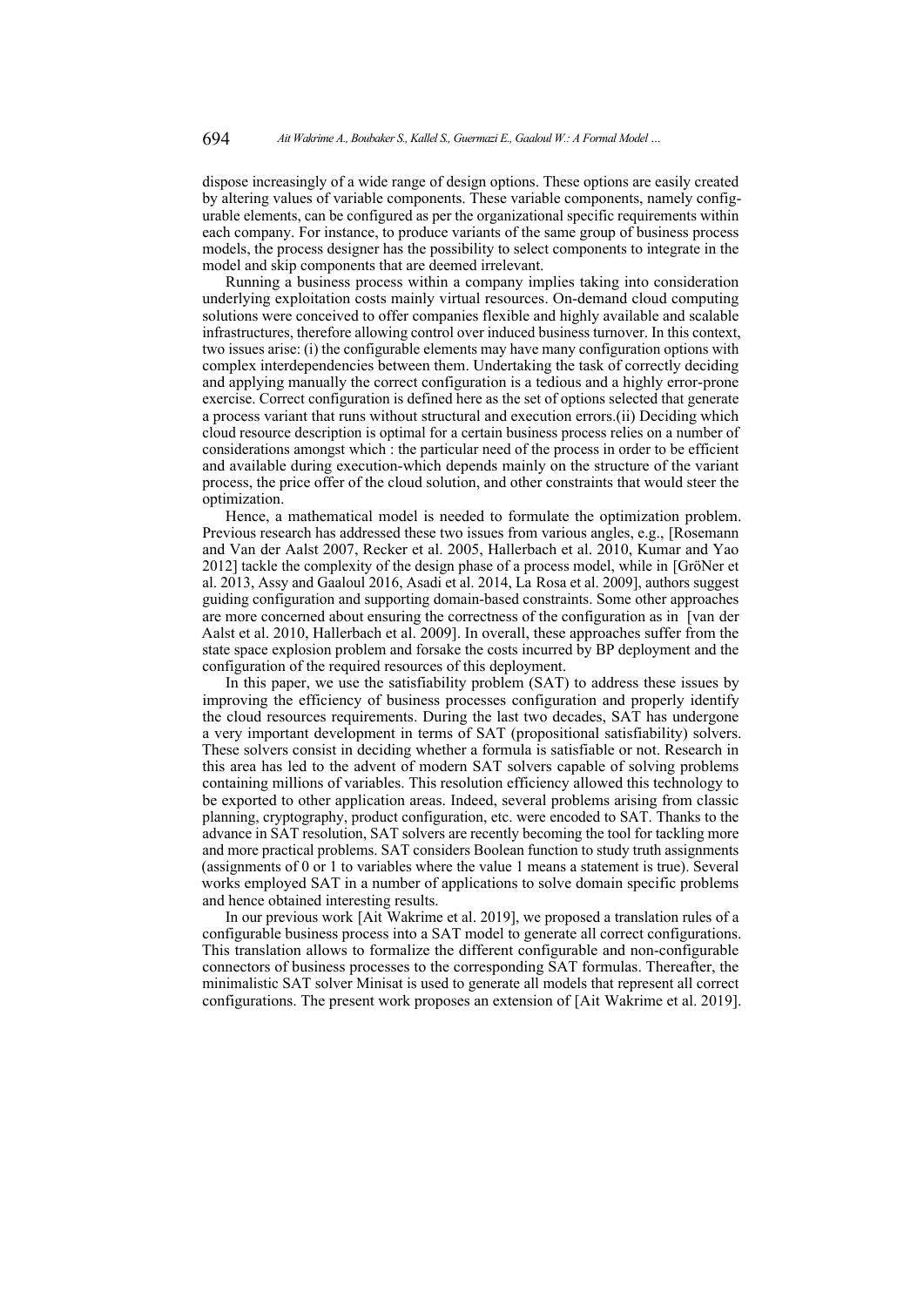We analyze and verify the configurable business process models and we optimize the cost of deploying these processes in a cloud environment. The proposed optimization yields the best cloud resource configuration that best fits tenants' requirements while minimizing the global cost. To achieve this purpose, we define a model that supports configurable business process (control-flow) and cloud resource allocation (resourceflow). Our model is based on a SAT-based formal approach, exactly on Weighted Partial MinSAT (WPMinSAT), that allows to generate all correct configurations of a configurable process model including the required cloud resources. These correct options help and assist the process designer to easily identify correct process variants. In addition, our approach allows to select the optimal cloud resource configuration. This optimization helps the process designer to select the configuration having the minimum price. Practically, we use WPMinSAT that is an optimized version of a SAT problem that has been proved to efficiently solve many combinatorial optimization problems. We also provide a set of translation rules that translate a configurable business process into SAT and WPMinSAT based models. These rules are implemented as a Java application that takes as input an XML document exported from Signavio Process Manager Tool. We applied our approach on a simplified example of supply chain business process model.

The rest of the paper is structured as follows. In Section [2,](#page-2-0) an example of configurable process model including Cloud resources is presented as well as some preliminaries about configurable business process and propositional satisfiability. Section [3](#page-5-0) illustrates our formalization of process configuration elements. In Section [4,](#page-9-0) based on an algorithm, our approach is presented to find the correct and optimal process configuration. The approach validation is depicted in Section [5.](#page-13-0) We present the related work in Section [6.](#page-16-0) Finally, we conclude and provide insights for future work.

## <span id="page-2-0"></span>**2 Motivating Example and Background**

In this section, we present first a motivating example that presents and illustrates our approach. Second, we review the basic notions of propositional satisfiability. Finally, we introduce the Weighted Partial MinSAT problem.

# **2.1 Motivating Example: Configurable Business Process**

In Figure [1,](#page-3-0) we present a simplified example of a configurable process model designed by a process provider. It is a supply chain process model illustrating different steps from the product purchasing to payment, processing, distributing products and the monitoring of their condition and quality. The process is modeled using the Configurable Business Process Model and Notation (C-BPMN) [\[Assy 2015,](#page-18-3) [Hallerbach et al. 2010\]](#page-19-2), a configurable extension to BPMN<sup>[1](#page-20-1)</sup>.

In a BP, the control-flow perspective describes activities and their execution ordering through different constructors, which permit its execution [\[Kiepuszewski et al. 2003\]](#page-19-7). In this work, we consider four main control-flow elements: activity (represented with a rectangle), edge (represented with arrows), event (represented with a circle) and connector (represented with a diamond). Three main connectors are used to model the splits (e.g.  $s_1$ ) and the joins (e.g.  $i_1$ ): OR (()), exclusive OR ( $\times$ ) and AND (+). The resource flow perspective describes the different resources required to execute activities in a BP. These resources are offered by cloud providers and they can include computers as virtual

<sup>1</sup> BPMN 2.0 specification: http://www.omg.org/spec/BPMN/2.0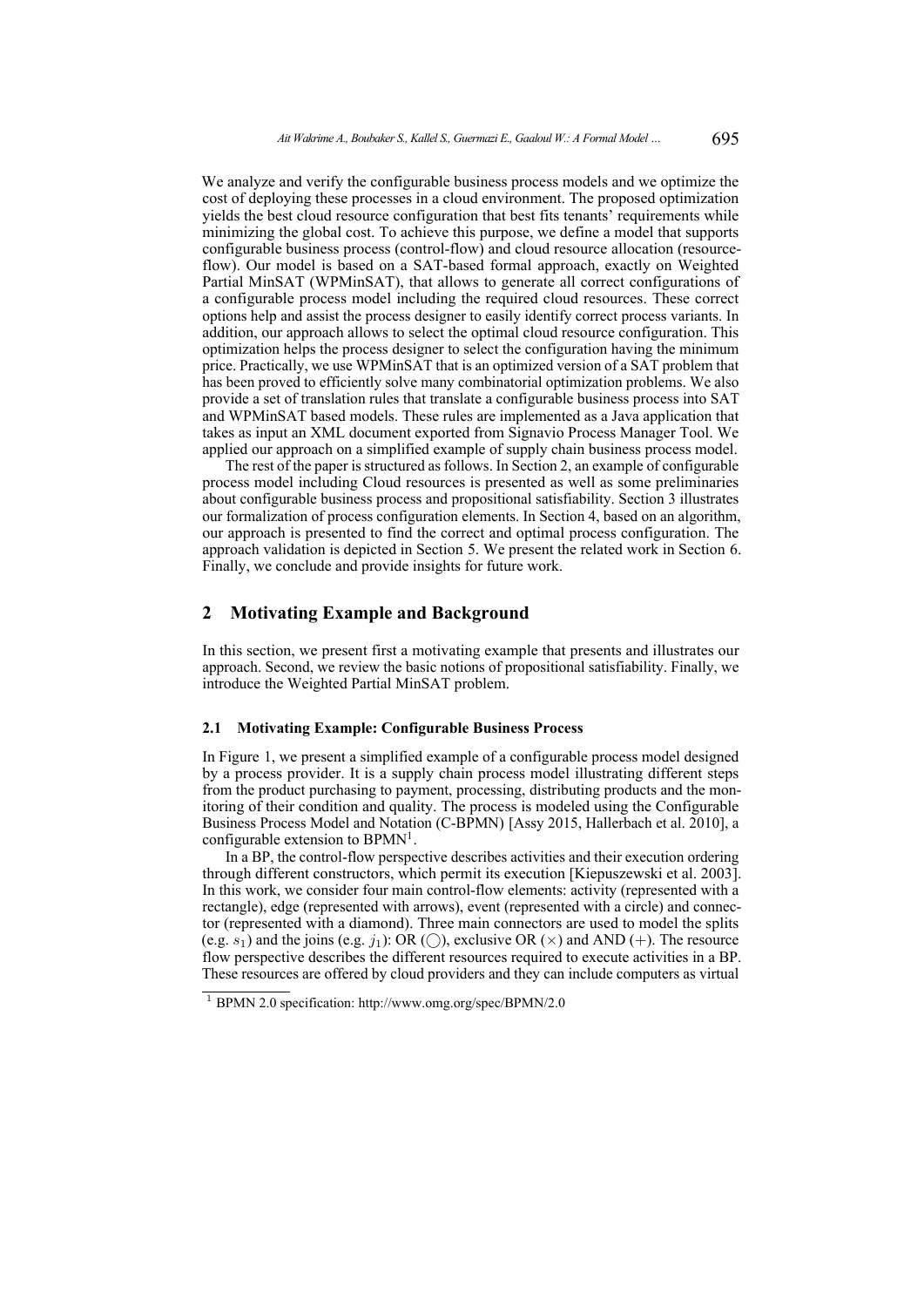<span id="page-3-0"></span>

*Figure 1: A supply chain configurable process model*

machines, block storage, firewalls, load balancers and network devices. Indeed, this is guaranteed by Infrastructure as a Service in Cloud Computing taking into account the Quality of Service such availability, security, reliability, etc., as mentioned in the Service Level Agreement. In the present approach, the cost attributes of QoS is concerned in order to reduce it. In this paper, we consider three main cloud resources elements: storage (e.g.  $storage_1$ ), network (e.g.  $network_1$ ), and compute (e.g.  $compute_1$ ). Configurable process models are proposed to represent in a generic manner similar process models. The control-flow variability can be captured by restricting the behavior of *configurable elements*: connector and activity. The non-configurable ones represent the commonalities in the configurable model. Since a configurable process can not be executed, all configurable elements should be configured and customized in order to obtain a variant that can be instantiated. An activity is configurable if it may be included (i.e. configured to ON ) or excluded (i.e. configured to OFF) from the resulting variant. A connector may be configurable to restrict its behavior. It can be configured by (i) changing its type (e.g. from OR to AND), or/and (ii) restricting its incoming or outgoing branches. By configuration, a connector may change its type according to a set of configuration constraints [\[Rosemann and Van der Aalst 2007\]](#page-19-0) (see Table [1\)](#page-4-0).

Each row corresponds to the initial type that can be mapped and configured to one or more types in the columns. For example, a configurable connector having the OR type can be configured to any type while an AND type remains unchangeable. It is worth noting that the connector AND should never be configured to a sequence (i.e. only one input or output branch is maintained).

Going back to our example, a supply chain company has a number of branches selling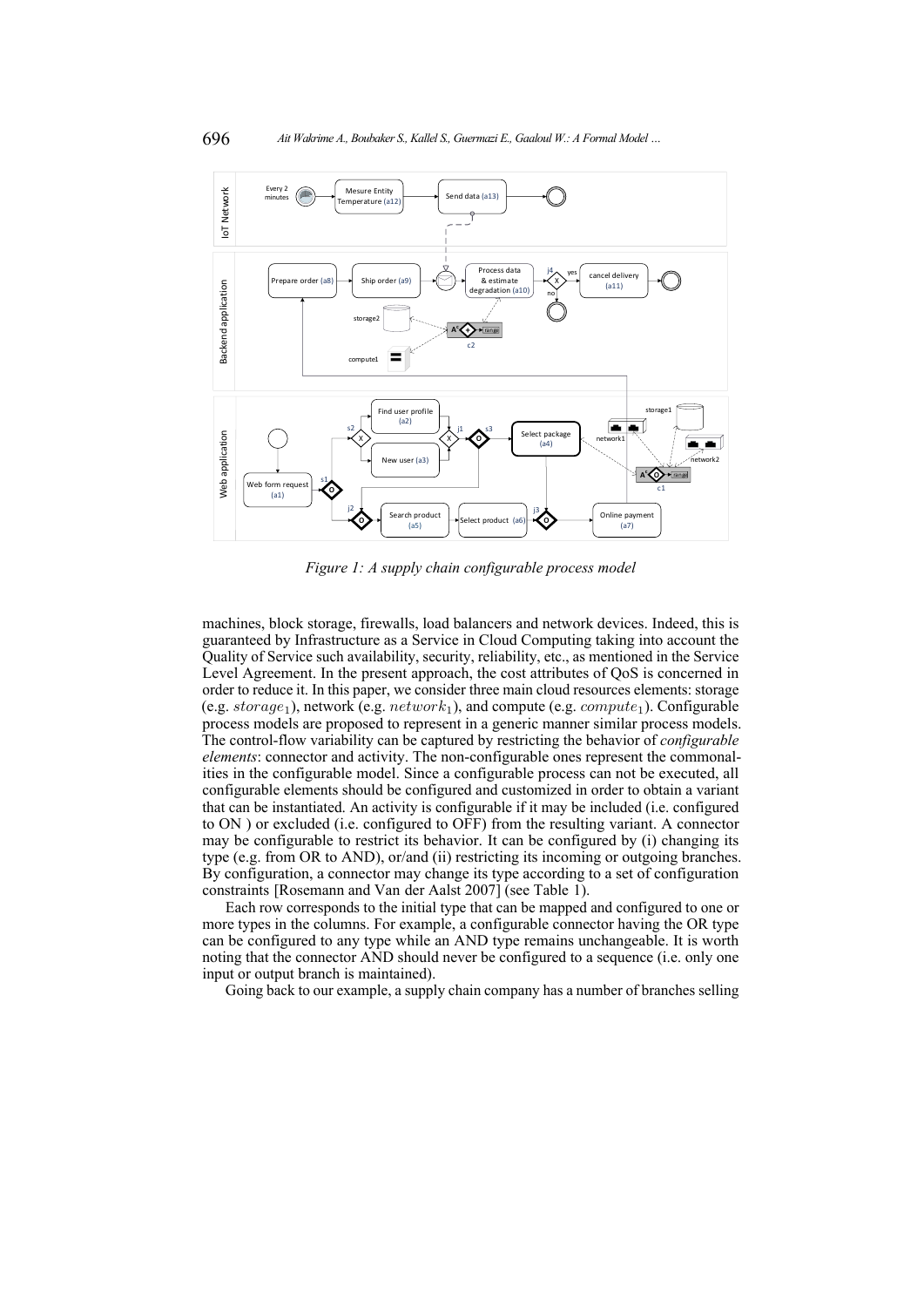|            |  | OR XOR AND SEQ |  |
|------------|--|----------------|--|
| <b>OR</b>  |  |                |  |
| <b>XOR</b> |  |                |  |
| AN.        |  |                |  |

<span id="page-4-0"></span>*Table 1: Constraints for connectors configuration [\[Rosemann and Van der Aalst 2007\]](#page-19-0)*

different products in different countries. Depending on specific needs of a country, each branch performs a different variant of the configurable process model of Figure [1](#page-3-0) in terms of structure and behavior. This example presents 7 configurable elements (6 connectors and one activity) which are highlighted with a thicker border. For instance, activities  $a_1$  and  $a_6$  are non-configurable, which means that they should be included in every configured variant. Whereas, the activity  $a_4$  and the connector  $s_1$  may vary from one process to another, as they are configurable. The resource-flow configuration is recently proposed in [\[Hachicha et al. 2016\]](#page-19-8) allowing to explicitly model resource allocation variability in multi-tenant process models. This is ensured by linking an activity to allocated resources via a specific resource connector and association arcs. Hence, specific connectors **A** c (called assignment operator) model the association between activities and the needed resources to be executed. It models a variable number of resources allocated to a specific activity. The resource configuration is then obtained by restricting the behavior of these connectors in the same way as control-flow ones. This configurable connector includes two parameters: (i) a configurable type following the same behavior as the control flow configurable connectors and (ii) a range specifies the number of the resources that are recommended to be allocated from each type. In this work, we propose to find the optimal number of resources for a given configuration in order to minimize the cost.

In this example, temperature data is sent from the IoT network to the Backend application via activity *a13*. Then, the activity *a10* processes the received data and estimates the quality degradation of the item based on pre-defined metrics (out of the scope of this work). This information is processed using a compute resource and stored in a storage one. The association between *a10* and the allocated resources is ensured by the connector  $c_2$ . This assignment operator has the type AND, this means that the activity *a10* requires both resources in order to be executed. Furthermore, the connector  $c_1$  has the type OR, then the activity *a*7 needs either network<sub>1</sub>, network<sub>2</sub> or storage<sub>1</sub> or even the three of them. Finally, while the temperature is within the pre-defined range, the process ends with success. Otherwise, the activity *a11* cancels the delivery process.

### **2.2 Propositional Satisfiability**

A CNF (Conjunctive Normal Form) formula  $\Sigma$  is a conjunction (interpreted as a set) of clauses, where a clause is a disjunction (interpreted as a set) of literals. A literal is a positive (x) or negative ( $\neg x$ ) boolean variable. The two literals x and  $\neg x$  are called complementary. A unit clause is a clause with only one literal (called unit literal). An empty clause, is interpreted as false, while an empty CNF formula, is interpreted as true. A set of literals is complete if it contains one literal for each variable occurring in  $\Sigma$ and fundamental if it does not contain complementary literals. An interpretation  $\overline{\mathcal{I}}$  of a Boolean formula Σ associates a value  $\mathcal{I}(x)$  to some of the variables x appearing in Σ. An interpretation can be represented by a fundamental set of literals, in the obvious way.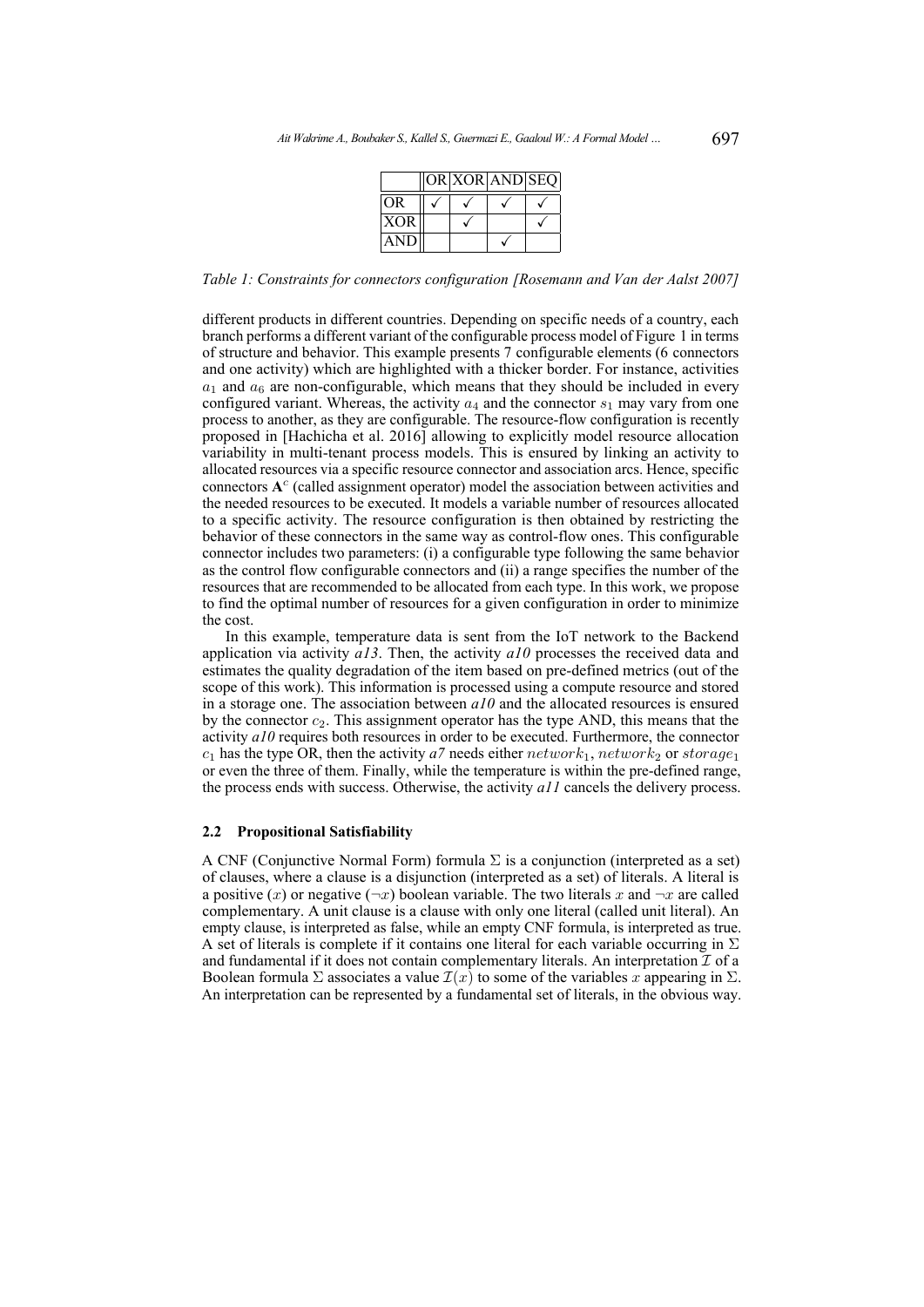A model of a formula  $\Sigma$  is an interpretation  $\mathcal I$  that satisfies the formula, i.e., that satisfies all clauses of the formula. SAT is the problem of deciding whether a given CNF formula  $\Sigma$  admits a model or not.  $\models_{*}$  denotes the logical consequence modulo unit propagation. Any propositional formula can be translated into an equi-satisfiable formula in CNF using Tseitin's linear encoding [\[Tseitin 1986\]](#page-19-9).

Let us now briefly describe the basic components of CDCL (Conflict-Driven Clause Learning)-based SAT solvers [\[Moskewicz et al. 2001,](#page-19-10) [Eén and Sörensson. 2003\]](#page-18-4). To be exhaustive, these solvers incorporate unit propagation (enhanced by efficient and lazy data structures), variable activity-based heuristic, literal polarity phase, clause learning, restarts and a learnt clauses database reduction policy. Typically, a SAT solver can be assimilated to a sequence of decision and unit propagation literals. Each literal chosen as a decision variable is affected to a new decision. If all literals are assigned, then  $\mathcal I$ is a model of the formula and the formula is answered to be satisfiable. If a conflict is reached by unit propagation, a new clause is derived by conflict analysis [\[Zhang et al.](#page-20-2) [2001\]](#page-20-2) considered as a logical consequence of the initial problem. If an empty clause is derived, then the formula is answered to be unsatisfiable.

#### **2.3 Weighted Partial MinSAT problem**

In propositional logic, as mentioned before, a variable  $x$  is a literal, as is its negation  $\neg x$ . A clause is a disjunction of literals. A weighted clause is a paire  $(c, w)$ , where c represents a clause and w represents its weight (i.e. a natural number). A weighted CNF formula is a conjunction of weighted clauses. In addition, a truth assignment values to the propositional variables satisfies a literal x if x takes the value true (i.e. 1) and satisfies a literal  $\neg x$  if x takes the value false (i.e. 0). WPMinSAT problem is an extension of a SAT problem which aims to satisfy a subset of weighted clauses. In a WPMinSAT problem, the clauses are classified into two categories: *hard clause* and *soft clause*. A clause is hard if in a truth assignment, the clause is evaluated to 1, otherwise it is said to be soft. The soft clauses have an associated weight as a finite number, whereas the hard clauses have an infinite weight. Let  $\Phi$  be a WPMinSAT instance defined as a set of weighted clauses:  $\Phi = \{(c_1, \infty), ..., (c_k, \infty), (c_{k+1}, w_{k+1}), ..., (c_m, w_m)\}\$ , where the first k clauses are hard and the other clauses are soft. To simplify the formula, infinite weights are omitted as follows:  $\Phi = \{(c_1), ..., (c_k), (c_{k+1}, w_{k+1}), ..., (c_m, w_m)\}$ . A truth assignment satisfies a clause  $c$  if it satisfies at least one literal of this clause, and satisfies a CNF formula if it satisfies all the clauses of that formula. A CNF formula is *satisfiable*, if there exists a truth assignment that satisfies it; otherwise, it is *unsatisfiable*. This could be applied to a given weighted clause  $(c, w)$ : a truth assignment values to the propositional variables  $(1)$  satisfies this weighted clause if it satisfies c, then  $(2)$  it satisfies a weighted CNF formula  $\{(c_1, w_1), ..., (c_m, w_m)\}\$ , if it satisfies all its clauses  $c_1, ..., c_m$ . A WPMinSAT problem for an instance of  $\Phi$  consists in finding a truth assignment that satisfies all the hard clauses and minimizes the sum of weights of the satisfied soft clauses.

## <span id="page-5-0"></span>**3 SAT-based Business Process Configuration**

In this section, we introduce our SAT-based approach for business process configuration. We present the formalism that we use for the behavior modeling of all possible variants of a configurable process model while taking into account the needed cloud resources.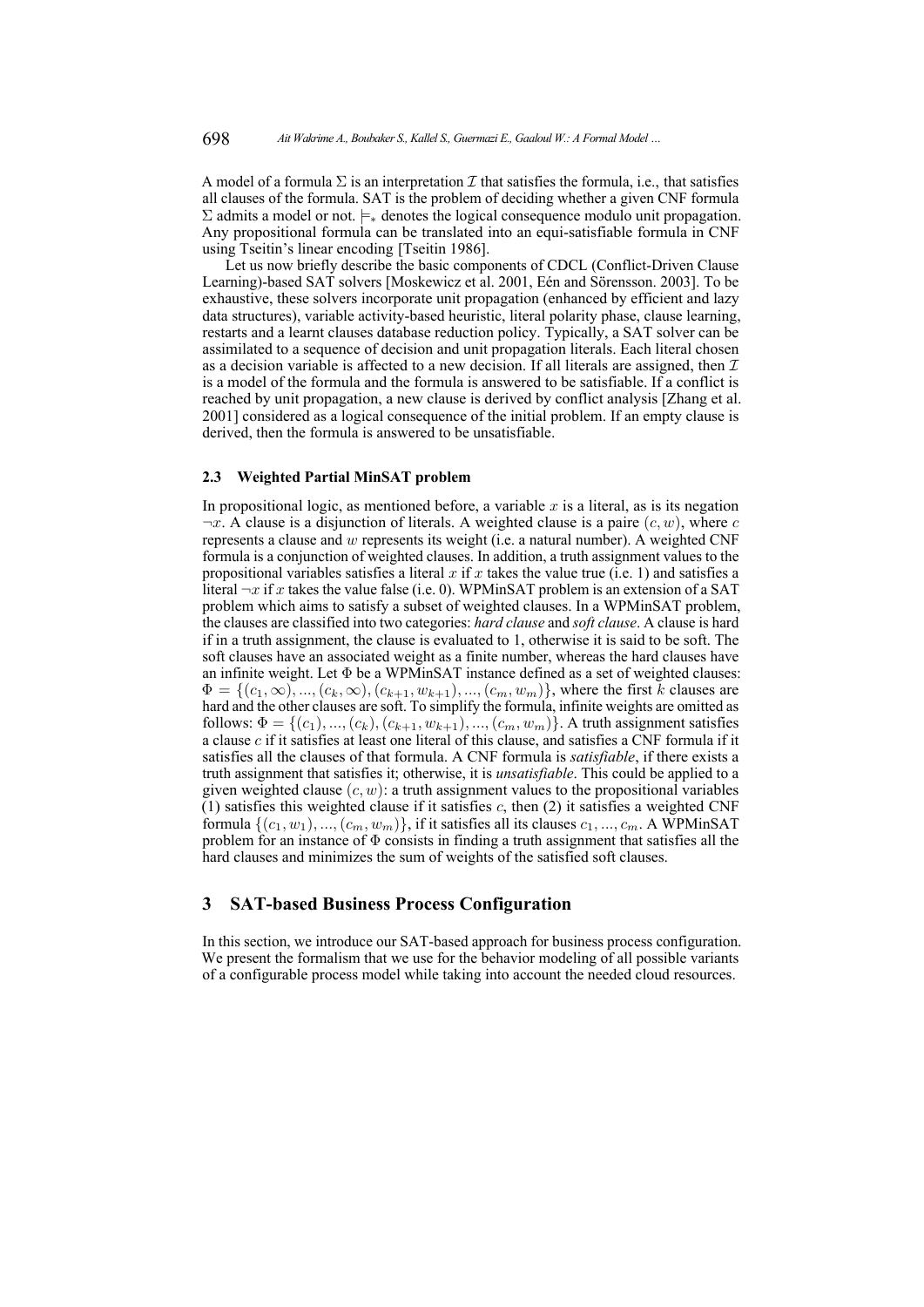#### **3.1 Approach Overview**

Our approach consists of three main steps depicted by Figure [2.](#page-6-0) Firstly, a configurable business process including cloud resources is transformed into a WPMinSAT formalism using propositional logic. Secondly, we propose to find all correct process configurations. This consists in generating the set of all combinations of elements configurations (i.e. control-flow connectors, activities and resource-flow connectors) leading to correct process variants having the minimum cost. Typically, this means that the obtained process models by applying each obtained combination of elements configurations should satisfy the formulas obtained in the first step. These combinations are generated using a WPMinSAT solver. Thirdly, once the correct configurations are obtained, the process analysts will be able to correctly choose and configure their process variant without any additional checking.

<span id="page-6-0"></span>

*Figure 2: Our approach*

In the following two sections, we present our formal approach for representing, first, the control flow elements of a Business Process (BP) as well as a Configurable Business Process (CBP) using SAT. Then, the cloud resources are integrated in our formalism using WPMinSAT.

#### **3.2 Formalizing control-flow in a Configurable Process Model**

In our SAT-based formal model, each element of a Business Process (BP) is transformed into a propositional formula using propositional variables and logical connectors like:  $\neg, \vee, \wedge, \rightarrow$ . The selection and generation of the BP variants during the configuration are related to a conditional statement or a conditional expression represented as a simple implication ( $p \rightarrow q$ ) in classical logic. This implication is read as (if p then q). It merely means (if p is true, then q is also true). The statement ( $p \rightarrow q$ ) is false only when p is true and  $q$  is false.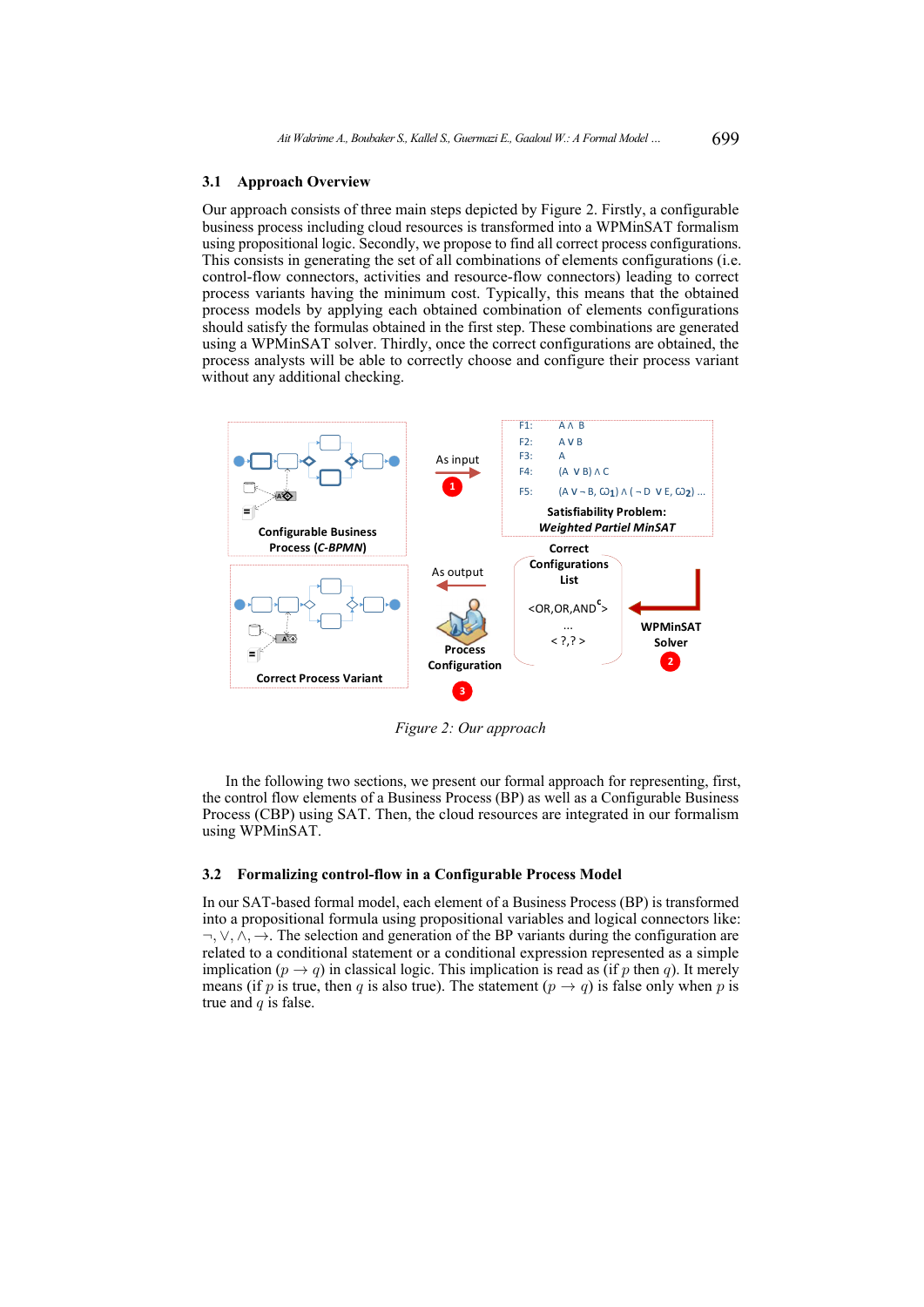The control flow is ensured by edges that indicates the execution direction (to the right). Each node or element have one or more inputs and one or more outputs. In this work, we represent the input element (*InputElement*) for each process element **e** (i.e. here it may be a connector or an activity) as a propositional variable involving the element in question which is in turn represented by a propositional variable. Then, an implication is added between the propositional variable **e** representing this current element and the propositional variable representing the output element (*OutputElement*). Hence, the relation between each element and its input and output elements can be defined as follows:

$$
(InputElement \to \mathbf{e}) \land (\mathbf{e} \to OutputElement) \tag{1}
$$

#### <span id="page-7-0"></span>where: **e**, *InputElement* and *OutputElement*  $\in$  {connector, activity}.

In order to obtain a structurally correct process model [\[Weske 2007\]](#page-20-3), each activity should have only one input element (connector or another activity) and one output element (connector or another activity). However, for each connector, the Equation [\(1\)](#page-7-0) is applied as many times as the number of input elements (in case of a join connector) or output elements. In mathematical logic, implication is one of the binary connectors of proposition calculus language. A formula in implicative form  $a \rightarrow b$  equals  $\neg a \lor b$ because they describe the same truth table. The Equation [\(1\)](#page-7-0) can be easily translated into the following clause in order to obtain a CNF formula:

$$
\psi = (\neg InputElement \lor \mathbf{e}) \land (\neg \mathbf{e} \lor OutputElement) \tag{2}
$$

<span id="page-7-1"></span>For instance, the Equation [\(1\)](#page-7-0) can be applied on the activity  $a_2$  that will give:  $(s_2 \rightarrow$  $a_2$ )  $\wedge$   $(a_2 \rightarrow j_1)$ . Thereafter, the formula  $\psi$  of Equation [\(2\)](#page-7-1)  $(\neg s_2 \vee a_2) \wedge (\neg a_2 \vee j_1)$ .

In the following, we use the formula  $\psi$  in order to translate a configurable process to classical logic in a SAT, then to CNF. However, prior to that, we define in Table [2](#page-10-0) the formalization of every configurable connector type. Table [2](#page-10-0) depicts the mapping between each type of BPMN connector (linked to activities) and the corresponding SAT formulas. The first column contains the BPMN elements, the second one represents the SAT configurable connectors formalization and the third one depicts the SAT nonconfigurable connectors formalization. A connector is mapped into a disjunction between two implications: (i) the first one represents the relation between the connector and its input activities, and (ii) the second one represents the relation between the connector and its output activities. Each connector and each activity is formalised using a propositional variable.

In the Table [2,](#page-10-0)  $C_n$  refers to the configurable control-flow connector in the second column and to the regular connector (i.e. non-configurable) in the third column. The configurable connectors formulas define the customization behavior that consists of restricting either the incoming (in case of joins) or outgoing branches (in case of splits) for each type (i.e., either OR, XOR or AND based on the Table [1\)](#page-4-0). Whereas for regular connectors, formulas define their runtime behavior. The *k* input elements are depicted by  $in_k$  and the  $k$  output elements by  $out_k$ . For instance, the formula:  $\vee$  $in_k \in \mathop{in}o_{r_i}$  $in_k$ )  $\rightarrow$   $C_n$ )  $\land$   $(C_n \rightarrow out)$  means that: (i) during the execution of the

regular OR-join connector  $C_n$ , either one or several input elements  $in_k$  are executed, and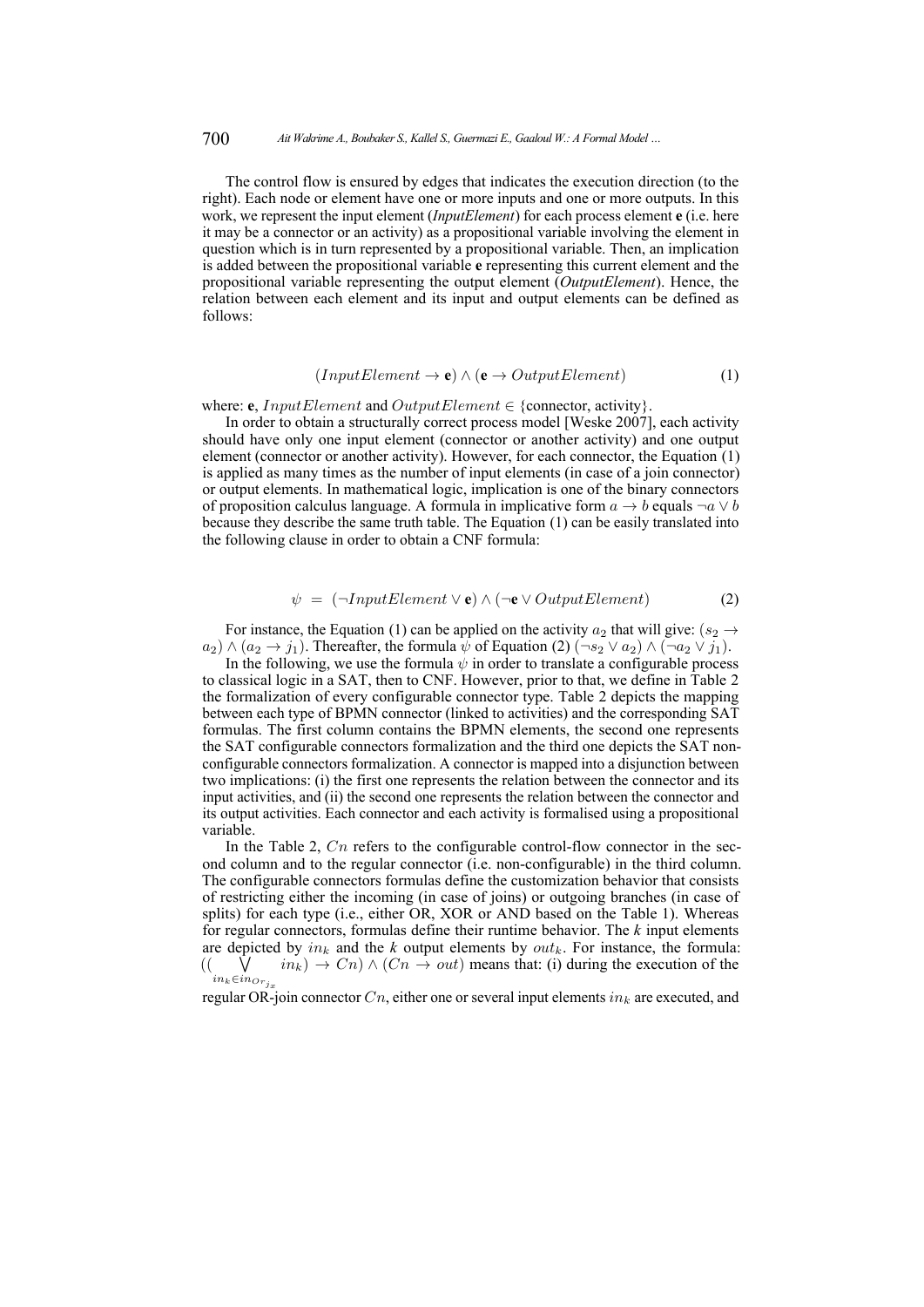their execution leads to the firing of the output element *out*, and (ii) during the configuration of the configurable OR-join  $C_n$ , one or more input elements are chosen to obtain an executable configured connector. Furthermore, in a CBP, an activity  $Act_C$  is configurable (e.g.  $a_4$ ) if it can be included or excluded from a process variant. The Equation [1](#page-7-0) could be directly applied if  $\mathbf{e} = Act_C$  is included. Otherwise, if it is removed, the equation becomes:  $(InputElement \rightarrow OutputElement)$  where: InputElement and OutputElement  $\in$  {connector, activity}. Therefore, a configurable activity is formalized as follows:

<span id="page-8-0"></span>
$$
((InputElement \to Act_C) \land (Act_C \to OutputElement)) \lor (InputElement \to OutputElement) \quad (3)
$$

where: InputElement and OutputElement  $\in$  {connector, activity}.

For instance, we obtain the following formula when we apply the Equation [\(3\)](#page-8-0) on the configurable activity  $a_4$ :  $((s_3 \rightarrow a_4) \land (a_4 \rightarrow j_3)) \lor (s_3 \rightarrow j_3)$ .

#### **3.3 Formalizing Resource-flow in a Configurable Process Model**

In this paper, the resource-flow in a configurable process is insured by specific connectors defining the relation between an activity and the different cloud resources needed for its execution. Hence, in propositional logic, a first implication is added between an input activity and the connector **A** c . Then, an implication is added between the propositional variable A<sup>c</sup> and the propositional variable representing the output element, which is in this case the allocated resource.

Accordingly, Equations [1](#page-7-0) and [2](#page-7-1) (i.e. CNF Formula) may be applied in the same way as for the control-flow where: (i) **e** is the specific configurable resource connector  $A^c$ , (ii) the InputElement is an activity and (iii) the OutputElement is a resource. The connector  $A^c$  can be either a configurable  $OR^c$ , a configurable  $XOR^c$  or a configurable AND<sup>c</sup>. Like the control-flow connectors, a configurable resource connector can change its type according to Table [1.](#page-4-0) However, only outgoing branches may be restricted in this case. In fact, these specific connectors are always considered to be split connectors. As one of our primary goals in this paper is to minimize the cost of the consumed cloud resources, we add a new parameter in our formalization: the cost of an allocated resource. In order to represent this parameter, we need to add a weight  $w$  to each resource. Hence, we adapt the formula  $\psi$  in accordance with WPMinSAT instance. More precisely, we add the weight at the second clause of  $\psi$  formula dealing with resource implication. We obtain the Equation [4](#page-8-1) which is reformulated into Equation [5.](#page-8-2)

$$
\varphi = (\neg InputElement \lor A^c) \land (\neg A^c \lor OutputElement, w)
$$
 (4)

<span id="page-8-1"></span>where:  $InputElement \in \{activity\}$  and  $OutputElement \in \{resource\}.$ 

<span id="page-8-2"></span>Returning to our example, the Equation [\(4\)](#page-8-1) is applied on the connector  $c_1$  with a range 2 to obtain the following formula:  $(\neg a_4 \lor c_1) \land (\neg c_1 \lor (network_1, 2) \lor (storage_1, 2) \lor$  $(network<sub>2</sub>, 2)).$ 

$$
\varphi = \varphi_h \wedge \varphi_s \tag{5}
$$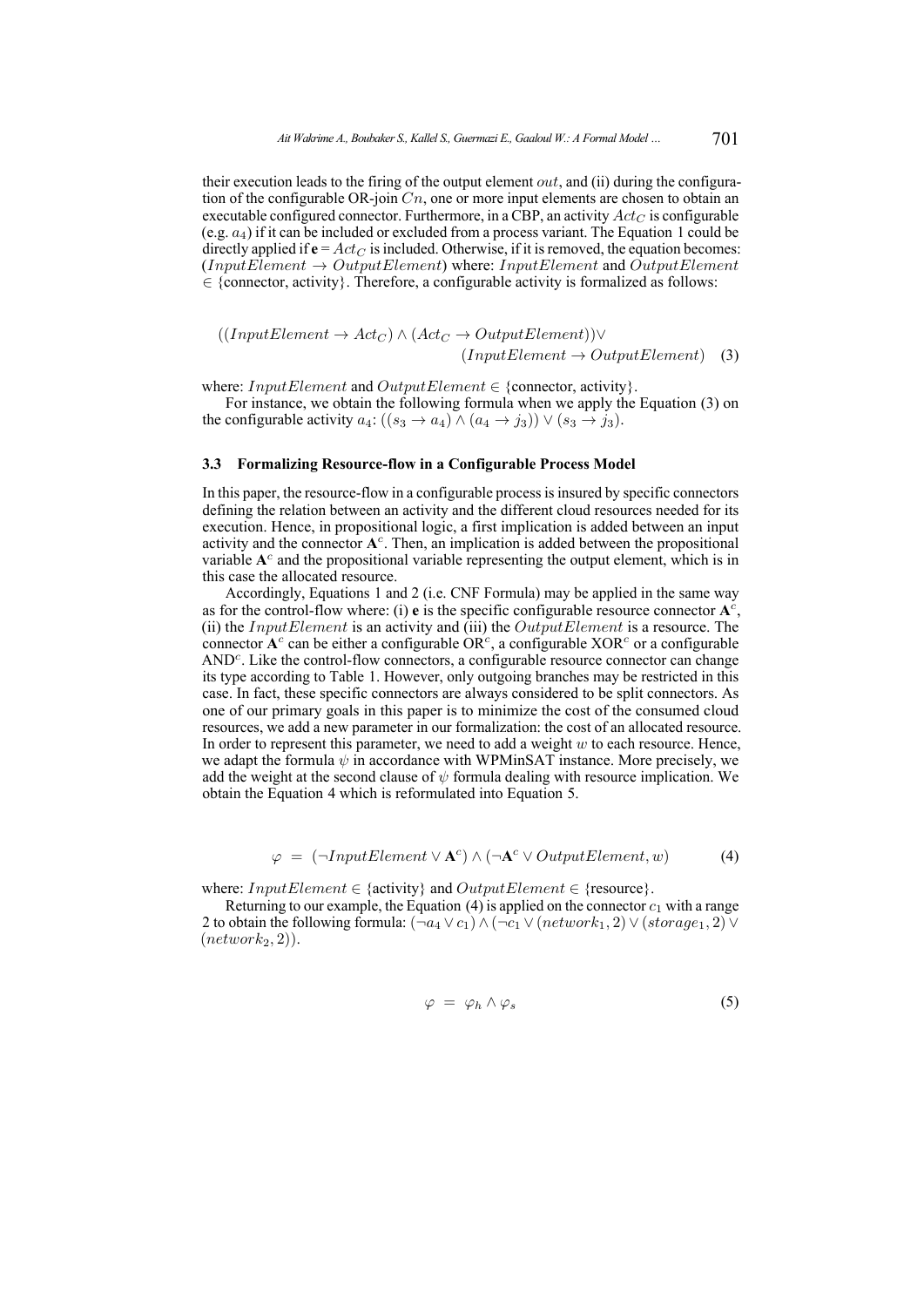Table [3](#page-11-0) illustrates the formalisation of configurable and non-configurable resource connectors using WPMinSAT formulas. In the second column,  $C_n$  indicated the configurable resource-flow connector, and in the third column, it refers to the regular ones (i.e. non-configurable).

The input element is depicted by  $Act_{in}$  (representing the activity) and the output element by  $Rsr_{out_k}$  (representing an allocated resource). For example, the configurable XOR<sup>c</sup>-split resource connector is defined as follows:

$$
(Act_{in} \to Cn) \land (Cn \to (\bigvee_{Rsr_{out_k} \in Rsr_{outXors_x}} Rsr_{out_k}), w)
$$

# <span id="page-9-0"></span>**4 WPMinSAT-based Method for Correct and Optimal Process Configuration**

This section describes our WPMinSAT-based method that is centered around BP configuration including control-flow perspective and resource-flow perspective.

As explained in the previous section, the control-flow is translated into a CNF formula and the resource-flow is formalized as a weighted CNF formula (i.e. a set of weighted clauses). A weighted clause is represented by a pair  $(c, w)$ , where c is a classical clause and w is a weight that is a natural number representing the cost associated to a resource.

The classical CNF formulas are the hard clauses and the weighted CNF formulas are the soft clauses. Then, the conjunction of the hard clauses and the soft clauses is a weighted partial CNF formula. In our approach, the formula  $\psi$  consists in hard clauses and the formula  $\varphi$  consists in the combination of the hard clauses  $\varphi_h$  and the soft clauses  $\varphi$ <sub>s</sub> (ref. Equations [4](#page-8-1) and [5\)](#page-8-2).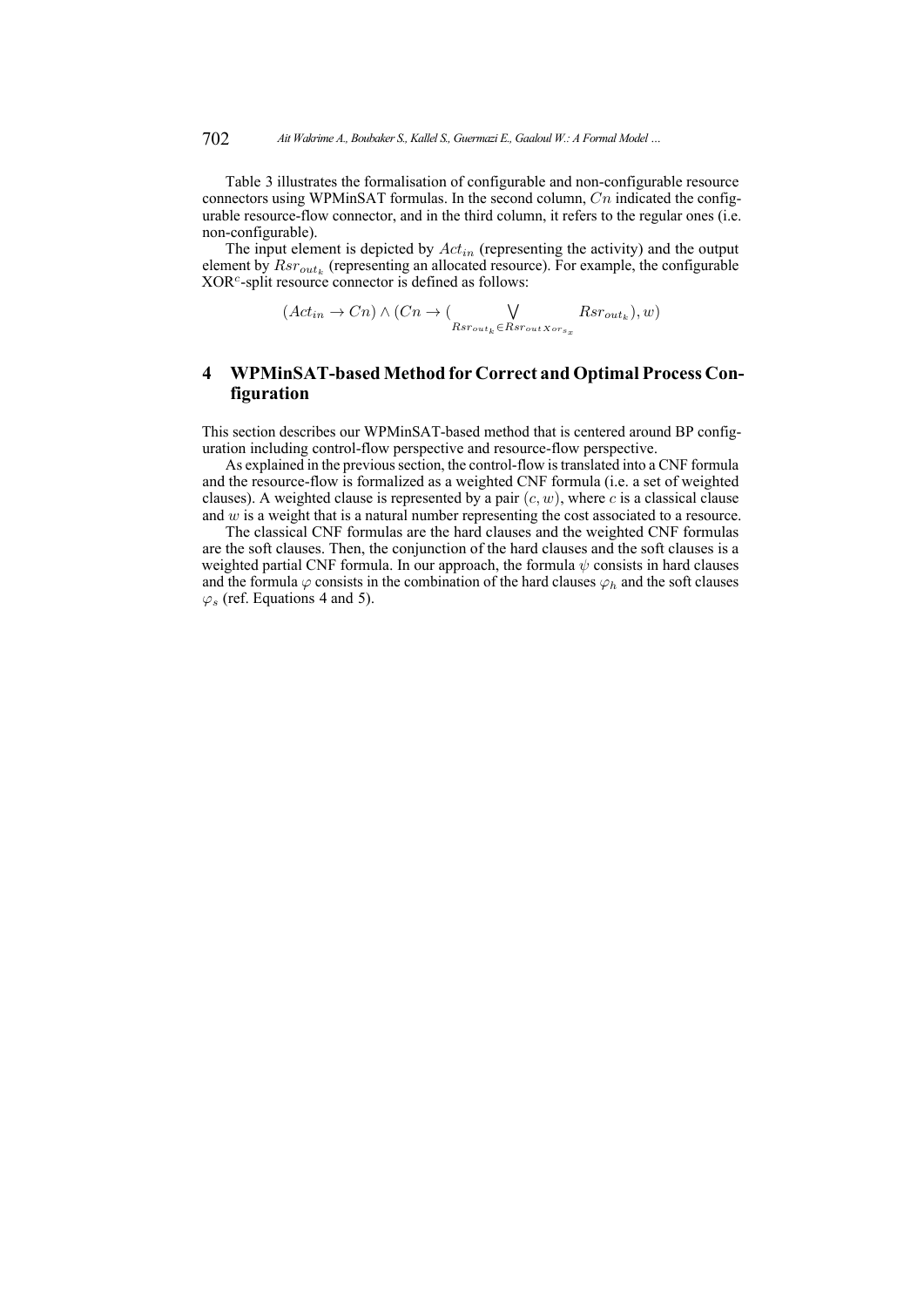<span id="page-10-0"></span>

| connectors<br>non-configurable                                                                                                                                                                | $\begin{array}{ll} \displaystyle (\bigvee_{in_k \in in_{{\cal O}}_{\mathcal{T}_{j_x}}} in_k) \rightarrow {\bf Ch} \wedge ({\bf Ch} \rightarrow out) \end{array}$ |                                                                                                                                                                                                              | $\bigwedge_{in_k \in in_{And_{j_x}}} in_k) \rightarrow \textbf{Cn}) \land (\textbf{Cn} \rightarrow out)$                                                                                     | $\overrightarrow{\hspace{0.5cm}}^{\hspace{0.5cm} \rightarrow}(in \rightarrow \mathsf{Cn}) \wedge (\mathsf{Cn} \rightarrow (\bigwedge_{out_k \in out_{And_{\sigma_x}}} out_k))$                                      | $\leq$<br>$in_r$<br>$\begin{array}{l} in_{\tau}\in in_{X}or_{j_{x}}\wedge in_{k}\in in_{X}or_{j_{x}}\backslash\{in_{\tau}\}\\ \neg in_{k})\rightarrow\mathbf{Cn})\wedge\left(\mathbf{Cn}\rightarrow out\right) \end{array}$ | $out_r$ $\wedge$<br>$\begin{pmatrix} Cn \end{pmatrix}$ $\wedge$ $(Cn)$<br>$\label{eq:outr} out_r\!\in\!\!out_{X\mathit{orj}_x}\!\land\!out_k\!\!\in\!\!out_{X\mathit{orj}_x}\!\backslash\!\{\mathit{out}_r\}$<br>$\lnot out_k))$<br>(in) |
|-----------------------------------------------------------------------------------------------------------------------------------------------------------------------------------------------|------------------------------------------------------------------------------------------------------------------------------------------------------------------|--------------------------------------------------------------------------------------------------------------------------------------------------------------------------------------------------------------|----------------------------------------------------------------------------------------------------------------------------------------------------------------------------------------------|---------------------------------------------------------------------------------------------------------------------------------------------------------------------------------------------------------------------|-----------------------------------------------------------------------------------------------------------------------------------------------------------------------------------------------------------------------------|------------------------------------------------------------------------------------------------------------------------------------------------------------------------------------------------------------------------------------------|
| $\mathit{SAT\_config} \textit{urable} \textit{connectors} \left( R_{C\_S \textit{AT}}(C_n) \right) \begin{array}{l} \mid SAT \\ \mid R_{NC\_SAT}(C_n) \rangle \end{array} \textit{non-const}$ | $\bigvee_{in_k \in in_{\mathcal{O}\cap j_{x}}}\hspace{-10pt} m \rightarrow \mathbf{C}\mathbf{n} \bigwedge (\mathbf{C}\mathbf{n} \rightarrow out)$                | $(in\rightarrow {\bf Cn})\wedge ({\bf Cn}\rightarrow (\bigvee_{out_k\in out_{{\cal O}^{\pi_{s_x}}}})~~(in\rightarrow {\bf Cn})\wedge ({\bf Cn}\rightarrow (\bigvee_{out_k\in out_{{\cal O}^{\pi_{s_x}}}})\\$ | $\begin{array}{ccc} &\big((\quad &\bigvee_{k\in\{1\dots in_{A_{n}d_{j_{x}}} \}}&\bigwedge_{i\in\{1\dots k\}}in\{n_{i}\}\end{array}\rightarrow\mathbf{Cn})\ \wedge$<br>$(Cn \rightarrow out)$ | $\begin{array}{ccc} (in & \longrightarrow & \mathbf{Cn}) & \wedge & (\mathbf{Cn} \\ (\forall & \forall & \mathbf{Cn} \\ j \in \{1 \dots   out_{And_{\mathcal{S}_x}}   \} & i \in \{1 \dots j\} \end{array}$<br>(in) | $\begin{array}{ll} & \big((\quad \quad \  \  \, & in_k) \rightarrow {\bf Cn}) \wedge ({\bf Cn} \rightarrow out) \\ & \\ & \big((\quad \quad \  \  \, & in_k \in in_X \circ r_{j_x} \end{array}$                             | $out_k)$<br>$_{out_k \in out_{X \cdot or_{s_x}}}$<br>$\sum_{i=1}^{n}$ $\sum_{i=1}^{n}$ $\sum_{i=1}^{n}$ $\sum_{i=1}^{n}$ $\sum_{i=1}^{n}$ $\sum_{i=1}^{n}$                                                                               |
| <b>BPMN</b> elements                                                                                                                                                                          | $\overline{G}$<br>$\vec{A}$<br>ക്                                                                                                                                | <u>َ</u> ّ<br>മ്<br>OŘ,<br>$\mathsf{A}_{s}$                                                                                                                                                                  | $\sigma$<br>AND <sub>i</sub><br>$\overline{A}$<br>œī                                                                                                                                         | ٌن<br>ക്<br>AND <sub>«</sub><br>$\mathcal{A}_{\zeta}$                                                                                                                                                               | $\overline{C}$<br>XOR.<br>$\overline{A}$<br>ക്                                                                                                                                                                              | മ്<br>XOR <sub>s</sub><br>$\mathbf{A}_{\rho}$                                                                                                                                                                                            |

| !<br>ג<br>l<br>١     |
|----------------------|
|                      |
| l                    |
|                      |
|                      |
| ו<br>ו               |
|                      |
|                      |
| l                    |
|                      |
|                      |
| )                    |
|                      |
|                      |
| $\ddot{\phantom{0}}$ |
|                      |
| .<br>E               |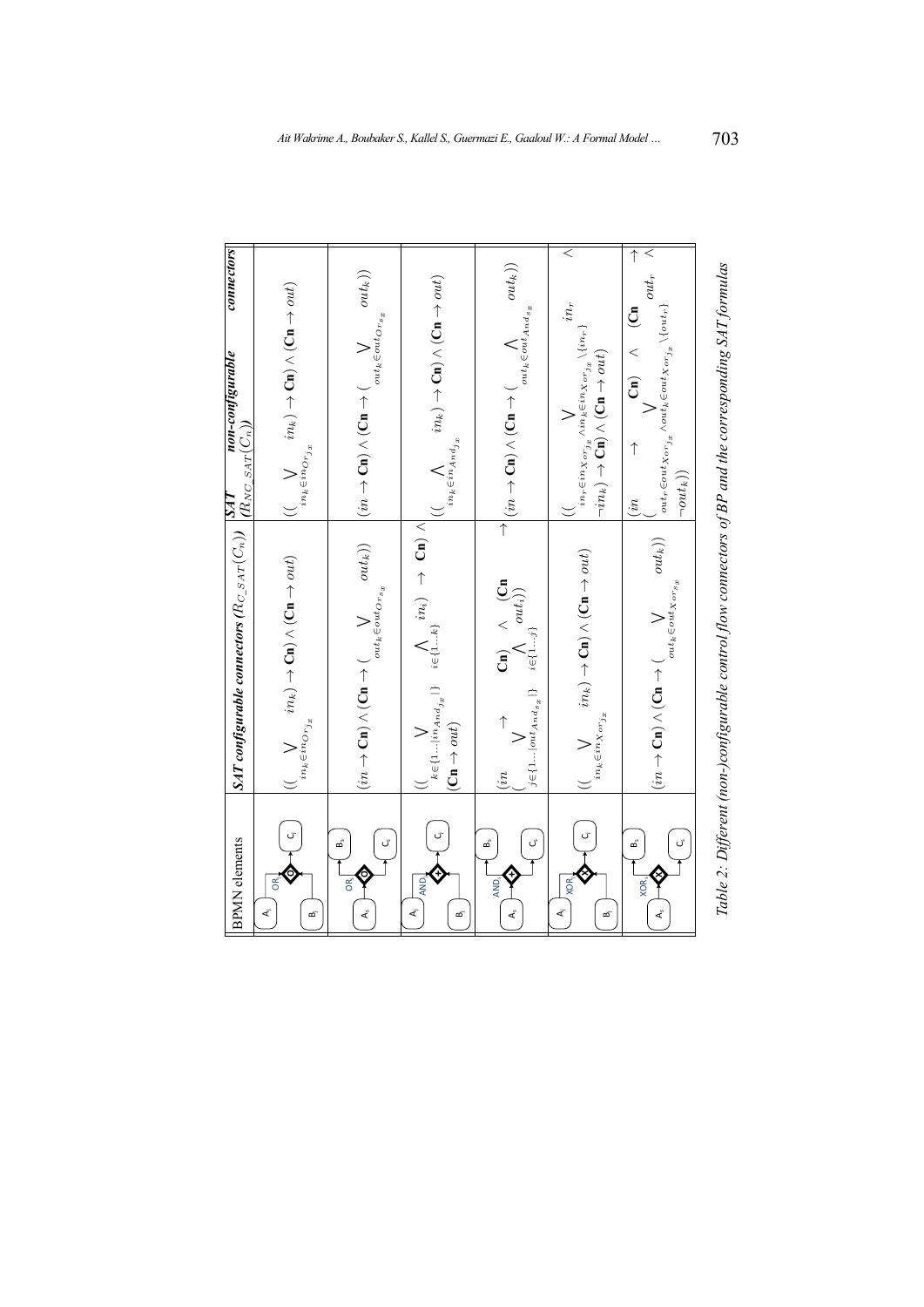<span id="page-11-0"></span>

| <b>BPMN</b> elements                                                                   | SAT        | configurable                                                                                                                                                     | convectors SAT        |                                                                                                                         | non-configurable                                                                                                                                                                        | connectors |
|----------------------------------------------------------------------------------------|------------|------------------------------------------------------------------------------------------------------------------------------------------------------------------|-----------------------|-------------------------------------------------------------------------------------------------------------------------|-----------------------------------------------------------------------------------------------------------------------------------------------------------------------------------------|------------|
|                                                                                        |            | $(R_{CR\_SAT}(C_n, w))$                                                                                                                                          |                       | $(R_{NCR\_SAT}(C_n, w))$                                                                                                |                                                                                                                                                                                         |            |
| Rsr <sub>2</sub><br>Rsr <sub>1</sub><br>0)<br>OR<br>Act <sub>in</sub> 1                | $Act_{in}$ | $\rightarrow \begin{array}{cc} Cn) & \wedge & (Cn \\ Rsr_{out_k}), w) \end{array}$<br>$Rsr_{out_k} \!\in\!\!Rsr_{out}or_{s_x}$                                   |                       | $Rsr_{out_k} \!\in\! Rsr_{out} \!\scriptstyle\mathop{\mathcal{O}rs}\nolimits_x$<br>$\rightarrow$ $ \mathcal{A}ct_{in} $ | $C_n$ $\wedge$ $(C_n$<br>$Rsr_{out_k}),w)$                                                                                                                                              | ↑          |
| RST <sub>2</sub><br>Rsr <sub>1</sub><br>AND,<br>Act <sub>in</sub>                      |            |                                                                                                                                                                  |                       |                                                                                                                         | $\begin{array}{ccc} Cn) & \wedge & (Cn \\ Rsr_{out_k}), w) & \end{array}$                                                                                                               | $\uparrow$ |
| Rsr <sub>2</sub><br>Rsr <sub>1</sub><br><u>agnst</u><br>$XOR_{s}$<br>Act <sub>in</sub> | $Act_{in}$ | $\begin{array}{ccc} Cn) & \wedge & (Cn & \ Rsr_{out_k}), w) \end{array}$<br>$Rs_{\mathit{rout}_k} {\in} Rs_{\mathit{rout} \, X or_{\mathit{S_x}}}$<br>$\uparrow$ | $\overline{\uparrow}$ | $Rsr_{out_r} \wedge \neg Rsr_{out_k}), w)$<br>$Act_{in}$                                                                | $Rs r_{out_r} \!\in\!\!Rs r_{out} x_{orj_x} \land Rs r_{outk} \!\in\!\!Rs r_{out} x_{orj_x} \backslash \{Rs r_{outr}\}$<br>$\begin{array}{ccc} Cn) & \wedge & (Cn \\ V & & \end{array}$ | $\uparrow$ |
|                                                                                        |            |                                                                                                                                                                  |                       |                                                                                                                         |                                                                                                                                                                                         |            |

| ì                    |  |
|----------------------|--|
|                      |  |
|                      |  |
|                      |  |
|                      |  |
|                      |  |
|                      |  |
| $\ddot{\phantom{a}}$ |  |
|                      |  |
|                      |  |
|                      |  |
|                      |  |
|                      |  |
|                      |  |
|                      |  |
| ı                    |  |
|                      |  |
|                      |  |
|                      |  |
|                      |  |
|                      |  |
|                      |  |
|                      |  |
|                      |  |
|                      |  |
|                      |  |
| i<br>i               |  |
| ١                    |  |
|                      |  |
| ۲<br>تار             |  |
|                      |  |
|                      |  |
|                      |  |
|                      |  |
|                      |  |
|                      |  |
|                      |  |
|                      |  |
|                      |  |
| ١                    |  |
| ï                    |  |
|                      |  |
|                      |  |
|                      |  |
|                      |  |
|                      |  |
|                      |  |
|                      |  |
|                      |  |
|                      |  |
|                      |  |
|                      |  |
|                      |  |
|                      |  |
|                      |  |
|                      |  |
| )                    |  |
|                      |  |
|                      |  |
|                      |  |
|                      |  |
|                      |  |
|                      |  |
|                      |  |
|                      |  |
|                      |  |
|                      |  |
|                      |  |
|                      |  |
| Ĵ<br>š               |  |
| l<br>Ì               |  |
|                      |  |
|                      |  |
| l                    |  |
|                      |  |
| ĭ                    |  |
| アベム                  |  |
|                      |  |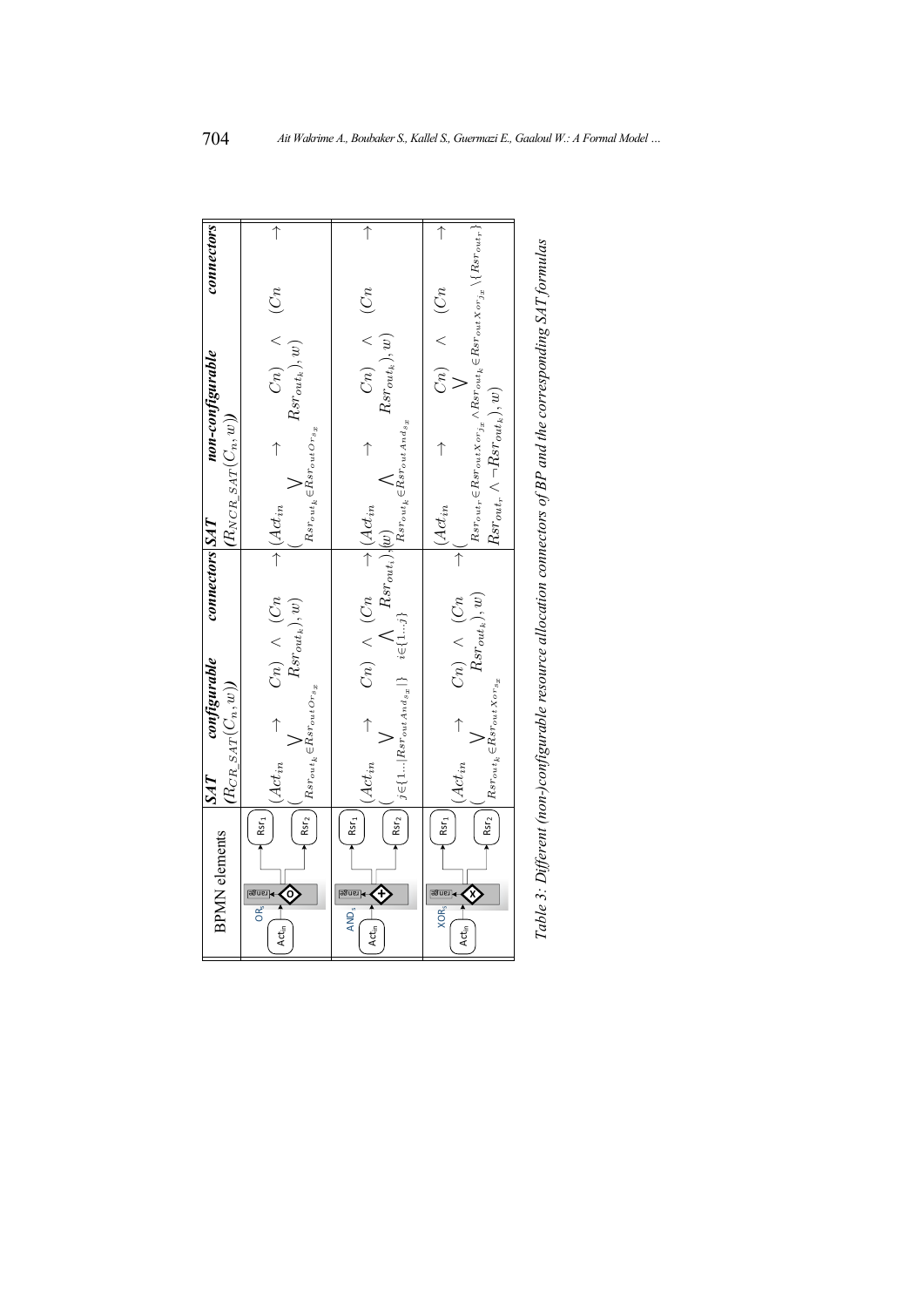In order to obtain a correct configuration satisfying the cost constraint, we start by defining a variable  $Activity_{root}$  that represents the initial activity and we conjunctively add the formulas  $\psi$  and  $\varphi$  as follows:  $\psi \wedge \varphi \wedge \text{Activity}_{root}$ . We also define the variable  $Activity_{target}$  that represents the final activity in the process. Then, a correct process variant is a configuration that considers the initial activity as a starting point and by applying unit propagation, that is a rule of correct inference, reaches the final activity. In this work, we artificially add initial and final activities to respectively represent the unique initial point of the process model and the unique final one.

**Definition 1[Correct configuration] :** Let *cbp* a C-BPMN and let Φ be a SAT formula that represents a transformation of  $cbp$  to a CNF formula. A configuration  $conf$  of *cbp* is a process where each element **e** ∈ *conf* allows the following formula:  $\psi \wedge \varphi \wedge \varphi$  $Activity_{root} \models_{\ast} Activity_{target}$  which means that:

> $\Phi = \psi \wedge \varphi \wedge Activity_{root} \wedge \neg Activity_{target}$  $\Phi = \psi \wedge \varphi_h \wedge \varphi_s \wedge Activity_{root} \wedge \neg Activity_{target}$

where:  $\psi \wedge \varphi_h \wedge Activity_{root} \wedge \neg Activity_{target}$  represents the hard clauses and  $\varphi_s$ represents the soft clauses.

The Definition 1 explains how to extract the correct configuration from configurable BP with configurable resource allocation. Hence, the Definition 1 implies that a configurable process including control-flow and resource-flow have one correct configuration *iff* the formula Φ admits one assignment to the variables such that all hard clauses are satisfied and the total weight of satisfied soft clauses is minimized. This means that a correct process is possible *iff* the Φ formula has an assignment deduced by *unit propagation* (also called *Boolean constraint propagation*). Hence, a correct configuration can be extracted using unit propagation. This later is an automated theorem proving procedure used to simplify a set of clauses. Also, it is one of the key processes and the most used one in SAT resolution algorithms. Its working principle is the following: until that formula contains a unitary clause, assign true to its literals. In the weighted partial MinSAT case, a unit propagation is started, although restricts it to hard clauses as soft clauses need not be definitely satisfied.

Table [2](#page-10-0) shows the translation of (non-)configurable control-flow connectors of BP to SAT formulas. Similarly, the resource-flow connectors are formalized using WPMinSAT formulas in Table [3.](#page-11-0) The formulas in both tables are basically derived from Equations [1](#page-7-0) and [4.](#page-8-1) Based on this formalization of all configurable process model elements, we define Algorithm [1.](#page-14-0) Hence, this algorithm allows to formalise a configurable process model as follows. First, the formula  $\Phi$ ,  $\psi$  and  $\varphi$  are declared and initialised (lines 1). Second, a *for each* loop iterates over all the elements **e** of a configurable business process CBP. Thereafter, the algorithm applies the corresponding formalization (defined in Tables [2](#page-10-0) and [3\)](#page-11-0):  $R_{C\_SAT}(e)$ ,  $R_{NC\_SAT}(e)$ ,  $R_{CA\_SAT}(e)$ ,  $R_{NC\_SAT}(e)$ ,  $R_{A\_SAT}(e)$ ,  $R_{CR\ SAT} (e, w)$  and  $R_{NCR\ SAT} (e, w)$  (lines 2 to 16). For instance, if the element **e** is a configurable control-flow connector, the relation  $R_{C\,SAT} (e)$  (i.e. the second column of Table [2\)](#page-10-0) is applied to obtain the corresponding formula (lines 3 and 4). Similarly,  $R_{NC\ SAT} (e)$  is applied for non-configurable control-flow connectors (lines 5 and 6). The configurable activities are formalized using  $R_{CA\_SAT}(e)$  relation that is based on Equation [3](#page-8-0) (lines 7 and 8). Regarding non-configurable activity, its formalization is carried out by applying the relation  $R_{A\,SAT} (e)$  based on Equation [1](#page-7-0) having **e** as the non-configurable activity in question (lines 9 and 10). Until now, all the formalization, concerning the control-flow connectors and activities, is assigned to the formula  $\psi$ .

On the other hand, a configurable resource-flow connector **e** is formalized using the relation  $R_{CR\_SAT}(e_i, w)$  with the weight w (ref. the second column of Table [3\)](#page-11-0).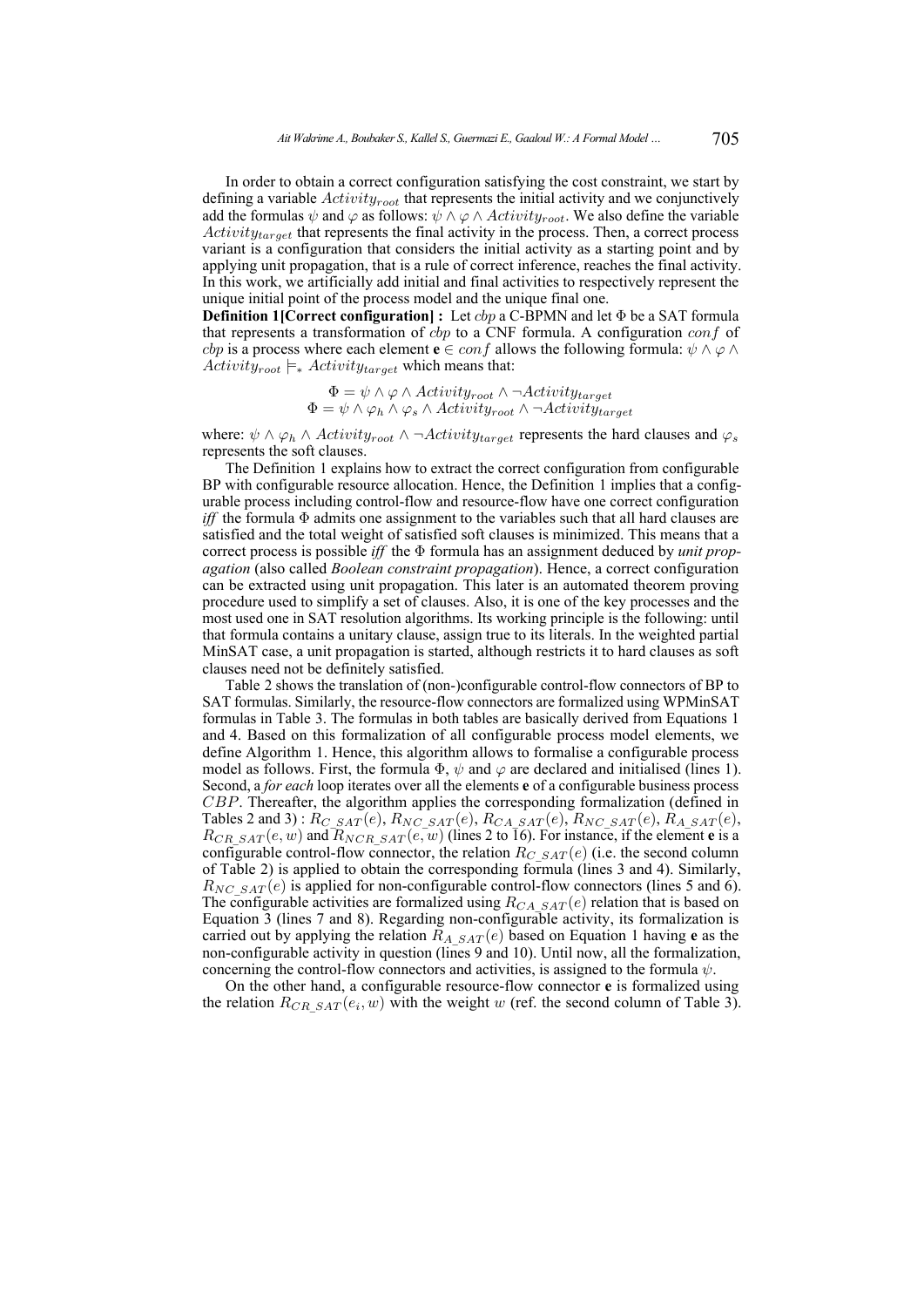This weight of the formula  $\varphi$  represents the cost of each resource of current resourceflow connector **e**. This formula  $R_{CR\_SAT}(e_i, w)$  is repeated using a *for* loop as many times as the value of *range* (lines 11, 12 and 13). In the same way,  $R_{NCR\_SAT}(e_i, w)$ (ref. the third column of Table [3\)](#page-11-0) is used to formalize all non-configurable resourceflow connectors (lines 14, 15 and 16). The formalisation of resource-flow connectors is affected to the formula  $\varphi$ .

Finally, the formula  $\Phi$  is defined by the conjunction between  $\psi$ ,  $\varphi$ , Activity<sub>root</sub> and  $\neg Activity_{target}$ , then it is returned as the output of the algorithm (lines 17 and 18). Let us consider the set of activities and connectors as depicted in configurable business process in Figure [1.](#page-3-0) In this example, we omit the IoT network part, we are only interested in the Web application and Backend application parts to demonstrate the feasibility of our approach. The Algorithm [1](#page-14-0) is applied to this configurable business process including control-flow and resource-flow. The control-flow consists of non-configurable connectors like  $s_2$ ,  $j_1$ ,  $s_4$ ,  $j_4$ , configurable connectors like  $s_1$ ,  $s_3$ ,  $j_2$ ,  $j_3$ , non-configurable activities:  $a_1, a_2, a_3, a_4, a_5, a_7, a_8, a_9, a_{10}, a_{11}$  and configurable activity like  $a_4$ . In addition, resource-flow contains the connectors  $c_1$  with the resources  $network_1, storage_1$ and  $network_2$  related to activity  $a_4$ , given that each resource here has a cost is equal 1. The range of this connector is equal 2. Also, it contains the connectors  $c_2$  that connects the resources  $compute_1$  and  $storage_2$  to activity  $a_{10}$  with a range which is worth 1.

The following formulas  $\psi$  and  $\varphi$  represent the formalization of the different (non-)configurable control-flow connectors and (non-)configurable resource allocation connectors.  $\psi$  is obtained by applying the Algorithm 1, in particular lines 3, 5, 7 and/or 9, while  $\Phi$  is obtained by applying the lines 11 and/or 14. In sequel,  $\Phi$  is the disjunction between  $\psi$ ,  $\varphi$ , initial activity and target activity and is obtained by applying the line 17 of Algorithm 1.

 $\psi = (a_1 \rightarrow s_1) \land s_1 \rightarrow (s_2 \lor j_2) \land (s_1 \rightarrow s_2) \land (s_2 \rightarrow (a_2 \land \neg a_3) \lor s_2 \rightarrow$  $(a_3 \wedge \neg a_2) \wedge ((s_1 \vee s_3) \rightarrow j_2) \wedge (j_2 \rightarrow a_5) \wedge ((a_2 \wedge \neg a_3) \rightarrow j_1 \vee (a_3 \wedge \neg a_2) \rightarrow$  $(j_1) \wedge (j_1 \rightarrow s_3) \wedge (j_1 \rightarrow s_3) \wedge (s_3 \rightarrow (a_4 \vee j_2)) \wedge ((a_4 \vee a_6) \rightarrow j_3) \wedge (j_3 \rightarrow$  $a_7) \wedge (a_{10} \to j_4) \wedge ((j_4 \to a_{11}) \vee (j_4 \to \neg a_{11})) \wedge (s_3 \to a_4) \wedge (a_4 \to j_3) \vee$  $(s_3 \rightarrow j_3) \land (a_1 \rightarrow s_1) \land (s_2 \rightarrow a_2) \land (a_2 \rightarrow j_1) \land (s_2 \rightarrow a_3) \land (a_3 \rightarrow j_1) \land$  $(j_2 \rightarrow a_5) \wedge (a_5 \rightarrow a_6) \wedge (j_3 \rightarrow a_7) \wedge (a_7 \rightarrow a_8) \wedge (a_7 \rightarrow a_8) \wedge (a_8 \rightarrow a_9) \wedge$  $(a_8 \rightarrow a_9) \wedge (a_9 \rightarrow a_{10}) \wedge (a_9 \rightarrow a_{10}) \wedge (a_{10} \rightarrow a_{11}) \wedge (a_{10} \rightarrow a_{11})$  $\varphi = (a_4 \to c_1) \land (c_1 \to (network_{1_1}, 2 \lor storage_{1_1}, 2 \lor network_{2_1}, 2)) \land$  $(a_4 \rightarrow c_1) \land (c_1 \rightarrow (network_{1_2}, 2 \lor storage_{1_2}, 2 \lor network_{2_2}, 2)) \land$  $(a_{10} \rightarrow c_2) \land (c_2 \rightarrow (compute_1, 1 \land storage_2, 1)$ Therefore, the formula  $\Phi = \psi \wedge \varphi \wedge a_1 \wedge \neg a_{11}$ .

## <span id="page-13-0"></span>**5 Evaluation: SAT Problems Induced by Business Process**

In this section, we evaluate the quality and the efficiency of our work. The proposed approach was tested and developed using as input the real configurable business process of Figure [1.](#page-3-0) Using our formal model, the SAT formula  $\Phi$  is defined and then represented using DIMACS format that is a standard interface to SAT solvers. The DIMACS format is obtained after the execution of the Algorithm [1](#page-14-0) described above on our configurable process example. This format is used to define a Boolean expression, written in CNF formulas which is stored using a file having for extension *.dimacs*. This file is used as input of the used solver. Each line in this file is a list of variables separated by spaces and ended with 0. This list represents a clause which is a disjunction of literals and a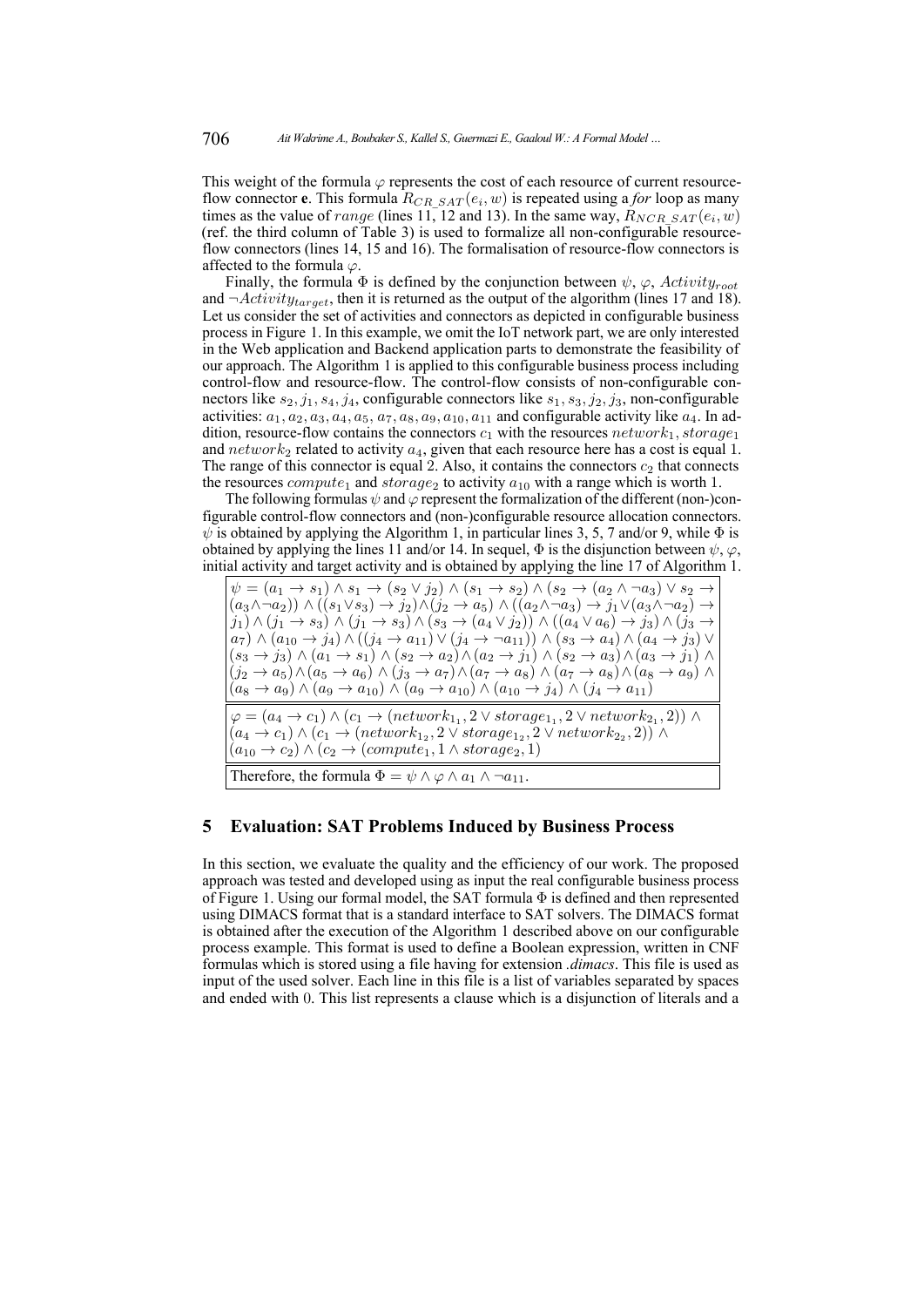| <b>Algorithm 1:</b> Configurable Business Processes to SAT                                                   |
|--------------------------------------------------------------------------------------------------------------|
| <b>Input:</b> Configurable Business Process CBP                                                              |
| <b>Output:</b> Formula $\Phi$ represents a WPMinSAT formalization                                            |
| $\Phi$ , $\psi$ and $\varphi$ are a CNF formulas;                                                            |
| /* Iterates over all elements of $CBP$<br>$\ast/$                                                            |
| 2 for each $e \in CBP$ do                                                                                    |
| if $type(e) = \{configurable control-flow connector\}$ then<br>3                                             |
| $\psi \leftarrow R_C$ sar(e);<br>$\overline{\mathbf{4}}$                                                     |
| if $type(e) = \{non-configurable control-flow connector\}$ then<br>5                                         |
| $\psi \leftarrow R_{NC\_SAT}(e);$<br>6                                                                       |
| if $type(e) = \{configurable activity\}$ then<br>7                                                           |
| $\psi \leftarrow R_{CA \, SAT}(e);$<br>8                                                                     |
| if $type(e) = \{non-configurable activity\}$ then<br>9                                                       |
| $\downarrow \psi \leftarrow R_A \,_{SAT}(e);$<br>10                                                          |
| if $type(e) = \{configurable resource-flow connector\}$ then<br>11                                           |
| for all $i \in \text{range}$ do<br>12                                                                        |
| $\downharpoonright \varphi \leftarrow R_{CR\_SAT}(e_i, w);$<br>13                                            |
| if $type(e) = \{non-configurable resource-flow connector\}$ then<br>14                                       |
| for <u>all</u> $i \in \text{range}$ do<br>15                                                                 |
| $\big $ $\downarrow \varphi \leftarrow R_{NCR\_SAT}(e_i, w);$<br>16                                          |
|                                                                                                              |
| 17 $\Phi \leftarrow \psi \wedge \varphi \wedge \text{Activity}_{root} \wedge \neg \text{Activity}_{target};$ |
| 18 return $\Phi$ ;                                                                                           |

<span id="page-14-0"></span>literal is either a positive variable x or its negation  $\neg x$ . In the file *.dimacs*, a variable is represented by an integer between 1 and  $n$  and its negation  $\neg$  is represented by the sign −. The clauses are distinct and may not simultaneously contain opposite literals. Hence, the lines of a file *.dimacs* represent the conjunction of the clauses of the problem. Each line of a file *.dimacs* represents a CNF format knowing that the first integer in the clause is its weight. The weights must be greater than or equal to 1. The first line of a file *dimacs* is written as following:  $p \quad wcnf \quad n \quad c \quad top$ . As the hard clauses have  $\infty$  weight, the weight top is  $\infty$ . Since the weight of each hard clause must be equal or greater than top and the weight of each soft clause must be smaller than top, we define it as the maximum weight of the used resources in a CBP model multiplied by 2. In addition,  $n$  indicates the number of variables that is the number of activities and connectors. Moreover, c is the exact number of clauses contained in the file.

In the sequel, we used the MinSatz<sup>[2](#page-20-1)</sup> solver [\[Li et al. 2012\]](#page-19-11) that takes the file *.dimacs* as an argument. This solver is based on a branch and bound algorithm for the minimum satisfiability problem. This problem decides if a weighted partial MinSAT formula is evaluated to *true*. In this case, the formula is satisfiable (SAT) and the optimum solution is found. Otherwise, the formula is unsatisfiable (UNSAT). Due to space concerns, an

<sup>2</sup> https://home.mis.u-picardie.fr/ cli/minsatz2013.c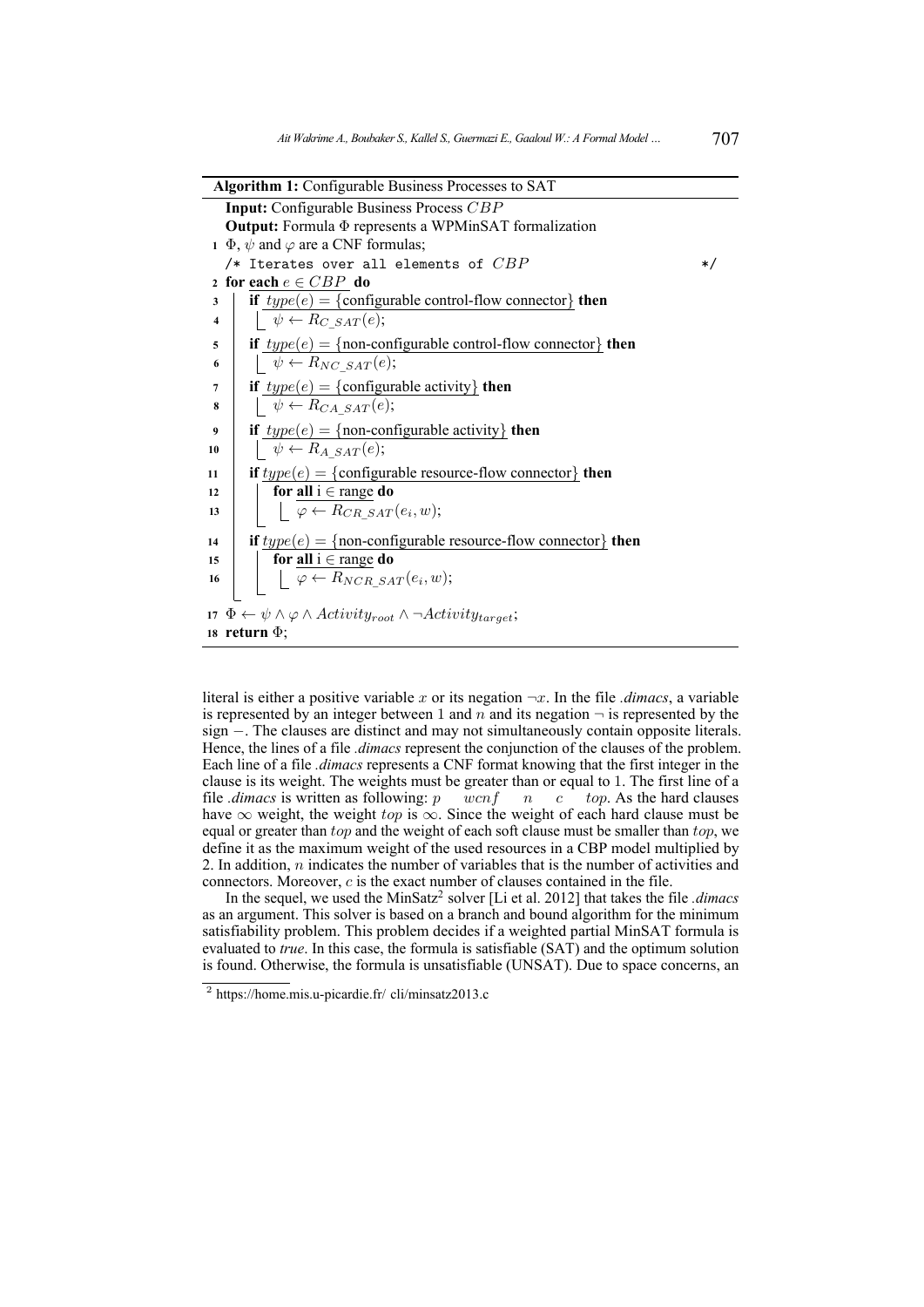extract of the *.dimacs* file generated from our motivating example is represented in the Listing [1.](#page-15-0)

<span id="page-15-0"></span>

| n | wcnf | 25 | 48   |  |  |
|---|------|----|------|--|--|
|   |      |    |      |  |  |
|   | $-2$ |    | $-2$ |  |  |
|   | $-2$ |    |      |  |  |
|   |      |    | $-3$ |  |  |
|   |      |    |      |  |  |
|   |      |    |      |  |  |
|   |      |    |      |  |  |

*Listing 1: An extract of .dimacs file with 25 variables and 48 clauses.*

In the Listing [1,](#page-15-0) each line represents a clause that is a sequence of distinct non-null numbers between  $-n$  and n, that ends with 0 on the same line. The opposite literals x and  $-x$  do not belong to the same line. In addition, positive number denotes the corresponding variable and the negative one denotes the negation of the corresponding variable. The MinSatz solver checks the existence of the correct configurations and generates them if they exist. Else, the MinSatz solver returns UNSAT i..e, the configurable business process does not contain any correct configuration.

<span id="page-15-1"></span>

| $\checkmark$ : including activity $a_4$ |            |                 |                 |                       |                |                |                | $\chi$ : without activity $a_4$ |                 |                  |                |                         |
|-----------------------------------------|------------|-----------------|-----------------|-----------------------|----------------|----------------|----------------|---------------------------------|-----------------|------------------|----------------|-------------------------|
| S <sub>1</sub>                          | $s_3$      | $\overline{1}2$ | $\overline{1}3$ | C <sub>1</sub>        | c <sub>2</sub> | a <sub>4</sub> | S <sub>1</sub> | $s_3$                           | $\overline{1}2$ | $\overline{1}3$  | c <sub>2</sub> | $a_4$                   |
| OR                                      | OR         | OR              | ŌR              | XOR-AND-OR            | AND            | т              | OR             | OR                              | OR              | OR               | AND            | $\%$                    |
| XOR                                     | <b>OR</b>  | <b>OR</b>       | <b>OR</b>       | <b>XOR-AND-OR</b>     | <b>AND</b>     |                | <b>XOR</b>     | <b>OR</b>                       | <b>OR</b>       | <b>OR</b>        | <b>AND</b>     | $\overline{\bm{x}}$     |
| <b>AND</b>                              | <b>OR</b>  | <b>OR</b>       | <b>OR</b>       | <b>XOR-AND-OR</b>     | <b>AND</b>     |                | <b>AND</b>     | <b>OR</b>                       | <b>OR</b>       | <b>OR</b>        | <b>AND</b>     | Х                       |
| <b>OR</b>                               | <b>XOR</b> | <b>OR</b>       | <b>OR</b>       | <b>XOR-AND-OR</b>     | <b>AND</b>     |                | <b>OR</b>      | <b>XOR</b>                      | <b>OR</b>       | <b>OR</b>        | <b>AND</b>     | Х                       |
| XOR                                     | <b>XOR</b> | <b>OR</b>       | <b>OR</b>       | <b>XOR-AND-OR</b>     | <b>AND</b>     |                | XOR            | XOR                             | <b>OR</b>       | <b>OR</b>        | <b>AND</b>     | $\overline{\textsf{x}}$ |
| AND                                     | <b>XOR</b> | <b>OR</b>       | <b>OR</b>       | <b>XOR-AND-OR</b>     | <b>AND</b>     |                | <b>AND</b>     | <b>XOR</b>                      | <b>OR</b>       | <b>OR</b>        | <b>AND</b>     | $\overline{\textsf{x}}$ |
| <b>OR</b>                               | <b>AND</b> | <b>OR</b>       | <b>OR</b>       | <b>XOR-AND-OR</b>     | <b>AND</b>     |                | <b>OR</b>      | <b>AND</b>                      | <b>OR</b>       | <b>OR</b>        | <b>AND</b>     | $\overline{\textsf{x}}$ |
| <b>XOR</b>                              | <b>AND</b> | <b>OR</b>       | <b>OR</b>       | <b>XOR-AND-OR</b>     | <b>AND</b>     |                | <b>XOR</b>     | <b>AND</b>                      | <b>OR</b>       | <b>OR</b>        | <b>AND</b>     | $\overline{\bm{x}}$     |
| AND                                     | <b>AND</b> | <b>OR</b>       | <b>OR</b>       | <b>XOR-AND-OR</b>     | <b>AND</b>     |                | <b>AND</b>     | <b>AND</b>                      | <b>OR</b>       | <b>OR</b>        | <b>AND</b>     | Х                       |
| <b>OR</b>                               | <b>OR</b>  | <b>XOR</b>      | <b>OR</b>       | <b>XOR-AND-OR</b>     | <b>AND</b>     |                | <b>OR</b>      | <b>OR</b>                       | <b>XOR</b>      | <b>OR</b>        | <b>AND</b>     | $\overline{\textsf{x}}$ |
| <b>XOR</b>                              | <b>OR</b>  | <b>XOR</b>      | <b>OR</b>       | <b>XOR-AND-OR</b>     | <b>AND</b>     |                | XOR            | <b>OR</b>                       | <b>XOR</b>      | <b>OR</b>        | <b>AND</b>     | X                       |
| <b>OR</b>                               | <b>XOR</b> | <b>XOR</b>      | <b>OR</b>       | <b>XOR-AND-OR</b>     | <b>AND</b>     | $\checkmark$   | <b>OR</b>      | <b>XOR</b>                      | <b>XOR</b>      | <b>OR</b>        | <b>AND</b>     | $\overline{\textsf{x}}$ |
| <b>XOR</b>                              | <b>XOR</b> | <b>XOR</b>      | <b>OR</b>       | <b>XOR-AND-OR</b>     | <b>AND</b>     |                | XOR            | <b>XOR</b>                      | <b>XOR</b>      | <b>OR</b>        | <b>AND</b>     | $\overline{\textsf{x}}$ |
| <b>OR</b>                               | <b>AND</b> | <b>AND</b>      | <b>OR</b>       | <b>XOR-AND-OR</b>     | <b>AND</b>     |                | <b>OR</b>      | <b>AND</b>                      | <b>AND</b>      | <b>OR</b>        | <b>AND</b>     | Х                       |
| <b>AND</b>                              | <b>AND</b> | <b>AND</b>      | <b>OR</b>       | <b>XOR-AND-OR</b>     | <b>AND</b>     |                | AND            | <b>AND</b>                      | <b>AND</b>      | <b>OR</b>        | <b>AND</b>     | $\overline{\textsf{x}}$ |
| <b>OR</b>                               | <b>OR</b>  | <b>OR</b>       | <b>XOR</b>      | <b>XOR-AND-OR</b>     | <b>AND</b>     |                | <b>OR</b>      | <b>OR</b>                       | <b>OR</b>       | XOR              | <b>AND</b>     | $\overline{\textsf{x}}$ |
| <b>XOR</b>                              | <b>OR</b>  | <b>OR</b>       | <b>XOR</b>      | <b>XOR-AND-OR</b>     | <b>AND</b>     |                | XOR            | <b>OR</b>                       | <b>OR</b>       | XOR <sup>1</sup> | <b>AND</b>     | $\overline{\mathsf{x}}$ |
| <b>OR</b>                               | <b>XOR</b> | <b>OR</b>       |                 | <b>XOR XOR-AND-OR</b> | <b>AND</b>     |                | <b>OR</b>      | <b>XOR</b>                      | <b>OR</b>       |                  | <b>XOR AND</b> | $\overline{\textsf{x}}$ |
| <b>XOR</b>                              | <b>XOR</b> | <b>OR</b>       |                 | <b>XOR XOR-AND-OR</b> | <b>AND</b>     |                | XOR            | <b>XOR</b>                      | <b>OR</b>       |                  | <b>XOR AND</b> | Х                       |
| <b>OR</b>                               | <b>OR</b>  | <b>XOR</b>      | <b>XOR</b>      | <b>XOR-AND-OR</b>     | <b>AND</b>     |                | <b>OR</b>      | <b>OR</b>                       | <b>XOR</b>      | <b>XOR AND</b>   |                | X                       |
| <b>XOR</b>                              | <b>OR</b>  | <b>XOR</b>      | <b>XOR</b>      | <b>XOR-AND-OR</b>     | <b>AND</b>     |                | XOR            | <b>OR</b>                       | <b>XOR</b>      | <b>XOR AND</b>   |                | $\overline{\textsf{x}}$ |
| <b>OR</b>                               | <b>XOR</b> | <b>XOR</b>      |                 | XOR XOR-AND-OR        | <b>AND</b>     |                | <b>OR</b>      | <b>XOR</b>                      | <b>XOR</b>      | <b>XOR AND</b>   |                | $\overline{\mathsf{x}}$ |
| XOR                                     | <b>XOR</b> | <b>XOR</b>      |                 | XOR   XOR-AND-OR      | <b>AND</b>     | √              | XOR            | <b>XOR</b>                      | <b>XOR</b>      | XOR AND          |                | $\overline{\textsf{x}}$ |
| <b>AND</b>                              | <b>AND</b> | <b>OR</b>       | <b>AND</b>      | <b>XOR-AND-OR</b>     | <b>AND</b>     |                | <b>AND</b>     | <b>AND</b>                      | <b>OR</b>       | <b>AND</b>       | <b>AND</b>     | $\overline{\textsf{x}}$ |
| <b>AND</b>                              | <b>AND</b> | AND             |                 | AND XOR-AND-OR AND    |                |                | AND            |                                 | <b>AND AND</b>  | <b>AND</b> AND   |                | Х                       |

*Table 4: All correct configurations*

The different correct configurations obtained using our solver are represented in the Table [4.](#page-15-1) We can distinguish two groups of configurations depending on the activity  $a_4$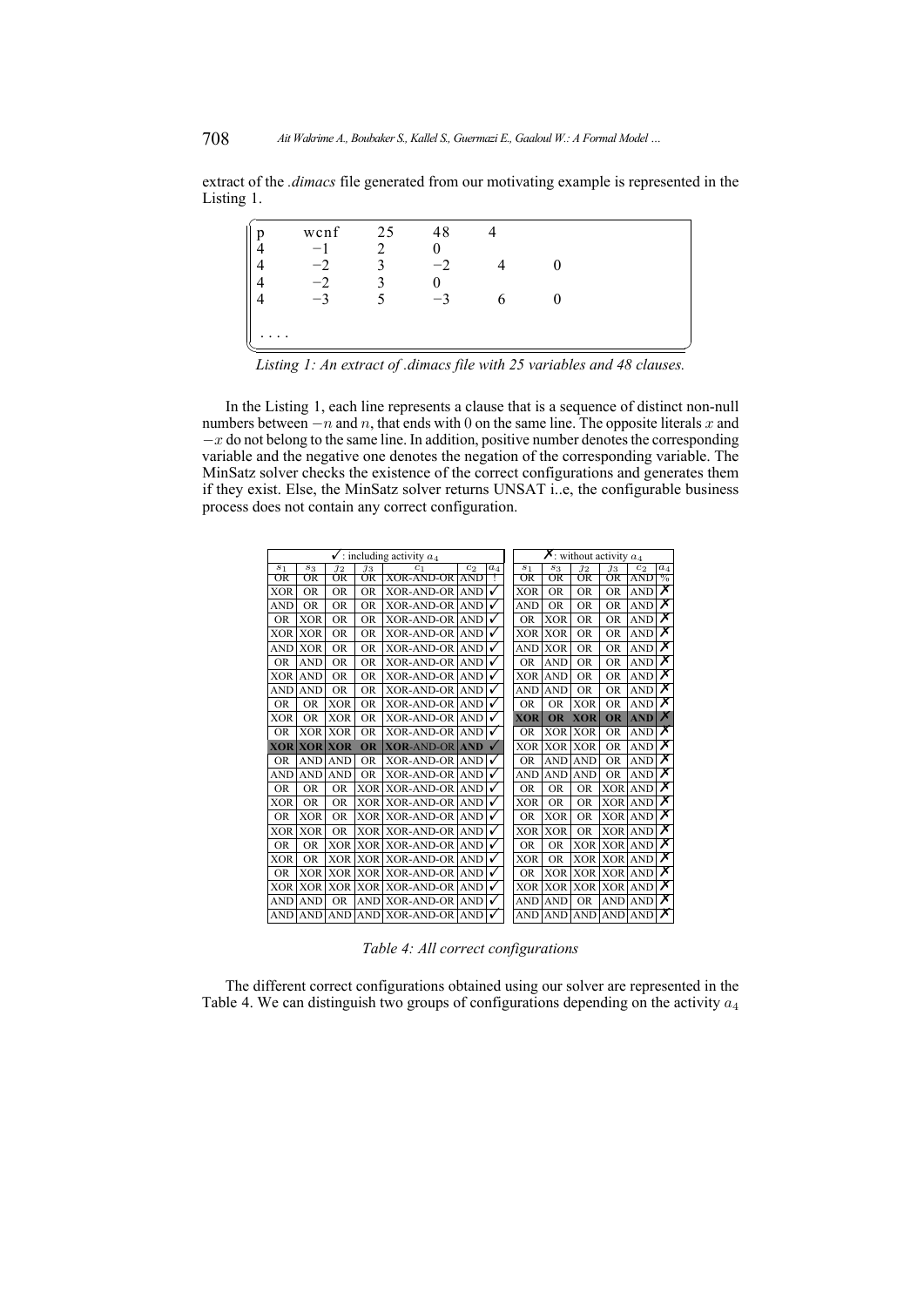configuration. On the left-hand side of this table, all correct configurations including the activity  $a_4$  are presented. The correct configurations without the activity  $a_4$  are depicted by the right-hand side of this table. This later group does not include the connector  $c_1$  as well since it is linked to  $a_4$ . We use MinSatz solver as a WPMinSAT solver in order to reason about a configurable process model including resource allocation configuration. WPMinSAT solver is a system used to decide satisfiability. The MinSatz solver was given 3 seconds to complete the satisfiability checks on our motivating example. Then, we propose to find for each correct configuration the optimal cloud resources allocation. For this aim, we select the optimal number of resources for a given configuration in order to minimize the global process cost. The configuration highlighted is the optimal one in case of a configuration containing activity  $a_4$  with the cost 6. On the other hand, the optimal configuration without  $a_4$  is highlighted and has the minimal cost that is equal 2.

#### **Tool support**

In order to allow the usability of our proposal, we implemented a Java application  $3$  that automatically transforms a configurable business process into DIMACS. The input to our tool is a BPMN file (i.e., an XML file exported from Signavio Process Manager Tool) that represents our configurable process model. The output of this tool is the DIMACS file that is used then as an input of the Sat Solver. In practice, the analyst needs to model the configurable process model using the Signavio Tool. He/she specifies the configurable connectors as well as the required Cloud resources for each activity. Then, once the BPMN 2.0 file is generated, our implemented tool is used to generate the DIMACS file. Afterwards, the SAT Solver is executed to obtain the optimal and correct process configurations. Finally, the analyst picks the appropriate process configuration that is suitable to his/her needs.

# <span id="page-16-0"></span>**6 Related Work**

Several approaches have been proposed to model variability and to provide a correctness verification of the configurable process models [\[Gottschalk et al. 2008,](#page-18-5) [Rosemann and](#page-19-0) [Van der Aalst 2007,](#page-19-0) [van der Aalst et al. 2012,](#page-20-4) [Schnieders and Puhlmann 2006,](#page-19-12) [Hallerbach](#page-19-2) [et al. 2010,](#page-19-2) [Kumar and Yao 2012,](#page-19-3) [La Rosa et al. 2009,](#page-19-5) [Asadi et al. 2014,](#page-18-1) [Assy and](#page-18-0) [Gaaloul 2016\]](#page-18-0). In this context and in [\[Gottschalk et al. 2008\]](#page-18-5), Gottschalk et al. propose an approach for extending YAWL language, as a common workflow modelling language with opportunities for predefining alternative model versions within a single workflow model. They propose to allow the configuration of workflow models to a relevant variant in a controlled way. Configurable Event-Driven Process Chains (C-EPCs) [\[Rosemann](#page-19-0) [and Van der Aalst 2007\]](#page-19-0) is an extended reference modelling language which allows capturing the core configuration patterns. The authors define the formalization of C-EPCs as well as examples for typical configurations. In addition, they propose the identification of a comprehensive list of configuration patterns and they test the quality of these extensions in some experiments. Van der Aalst et al. [\[van der Aalst et al. 2012\]](#page-20-4) propose an approach inspired by the "operating guidelines" used for partner synthesis for verifying that configurations do not lead to behavioral issues like deadlocks and livelocks. They represent the configuration process as an external service, and compute a characterization of all such services which meet particular requirements via the notion

<sup>3</sup> https://github.com/aaitwakrime/CPMtoWPMinSAT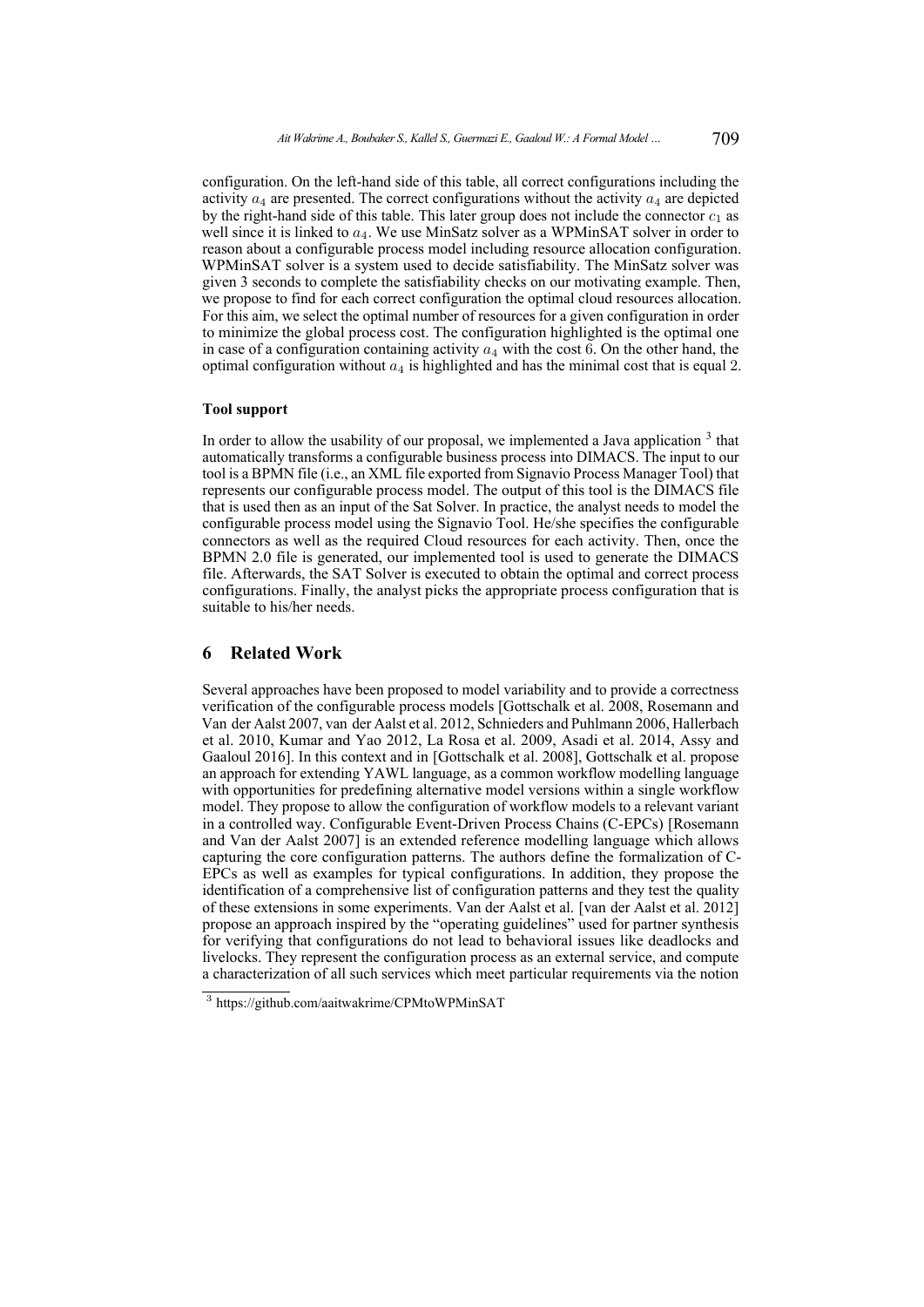of configuration guideline. [\[Schnieders and Puhlmann 2006\]](#page-19-12) proposes an approach for process family architecture modeling and implementation. The authors propose a set of variability mechanisms for BPMN and outlined their implementation using HyperSenses program generators. In the approach [\[Hallerbach et al. 2010\]](#page-19-2), the modeling of a reference process model which represents a base process model is discussed. The necessary adjustments of this process are treated to configure this base process model to different process variants. This is done by introducing the Provop framework.

Other authors focused also on the issue of process models configuration. For example, in [\[Assy and Gaaloul 2016\]](#page-18-0) the different variants of configurable process models are derived based on domain constraints and business rules. The work presented in [\[Kumar](#page-19-3) [and Yao 2012\]](#page-19-3) shows how process templates can be combined with business rules to design flexible business processes. This idea is applied to separate the basic process flow from the business policy elements. Another approach to capture variability in process models is represented in [\[La Rosa et al. 2009\]](#page-19-5). This approach proposes a formal framework for representing system variability that allows to detect circular dependencies and contradictory constraints in questionnaire models. In [\[Asadi et al. 2014\]](#page-18-1) an approach including formal representations and algorithms based on logical reasoning is proposed. Moreover, in this work, the validation in the context of customization of process variants is discussed.

Resource allocation in business process management and configuration has been regarded in a number of approaches. In [\[Kumar and Yao 2012\]](#page-19-3), an approach is proposed to model configurable business processes integrating control flow, resource needs and data by applying business rules to a generic process template. The authors of [\[Havur](#page-19-13) [et al. 2016\]](#page-19-13) define an approach to achieve an optimal scheduling of work items that have dependencies and resource conflicts in Business Process Management Systems. To the best of our knowledge, so far, surprisingly little effort has been put into the configurable business process models including resource-flow using a formal model with a focus on cost-efficient resource allocation. In [\[Hachicha et al. 2016\]](#page-19-8), the resource-flow connectors are proposed to select the needed resources by each activity. These connectors are used in our paper, however, this work does not propose a formal model for a resources configuration taking into account an important constraint namely cost.

On the other hand, a number of works emphasize the value of SAT inside, for instance, product line engineering, business process, Cloud Computing, etc. For instance, in [\[Mendonca 2009,](#page-19-14) [He et al. 2018\]](#page-19-15) propositional logic and SAT are used to analyze feature models which is a popular variability modeling notation used in product line engineering. [\[Bo et al. 2017\]](#page-18-6) proposes the use of improved separation of duty algebra to describe a satisfiability problem of qualification requirements and quantification requirements. This is being done to provide a separation of duty and binding of duty requirements. And also in the other works [\[Ait Wakrime 2017,](#page-18-7) [Ait Wakrime et al. 2015,](#page-18-8) [Ait Wakrime and](#page-18-9) [Jabbour 2016\]](#page-18-9), SAT-based approach is used to relax the failed queries through rewriting them in the Cloud Computing exactly in the Software as a Service (SaaS). In addition, SAT is adopted to compute a minimum composition within preserved-privacy of SaaS Services and Data as a Service (DaaS) Services for a given customer's request.

In summary, our approach proposes an extension of [\[Ait Wakrime et al. 2019\]](#page-18-2) allowing to verify the configurable business process models but also to optimize the cost of their deployment in a Cloud environment using the SAT. The major differences from the above cited approaches are the following points: (1) It generates structurally correct process configuration options that do not contain run-time errors. (2) It generates all correct options from the beginning (at design time) which allows to assist process designer during the configuration time. (3) Since SAT has gained considerable audience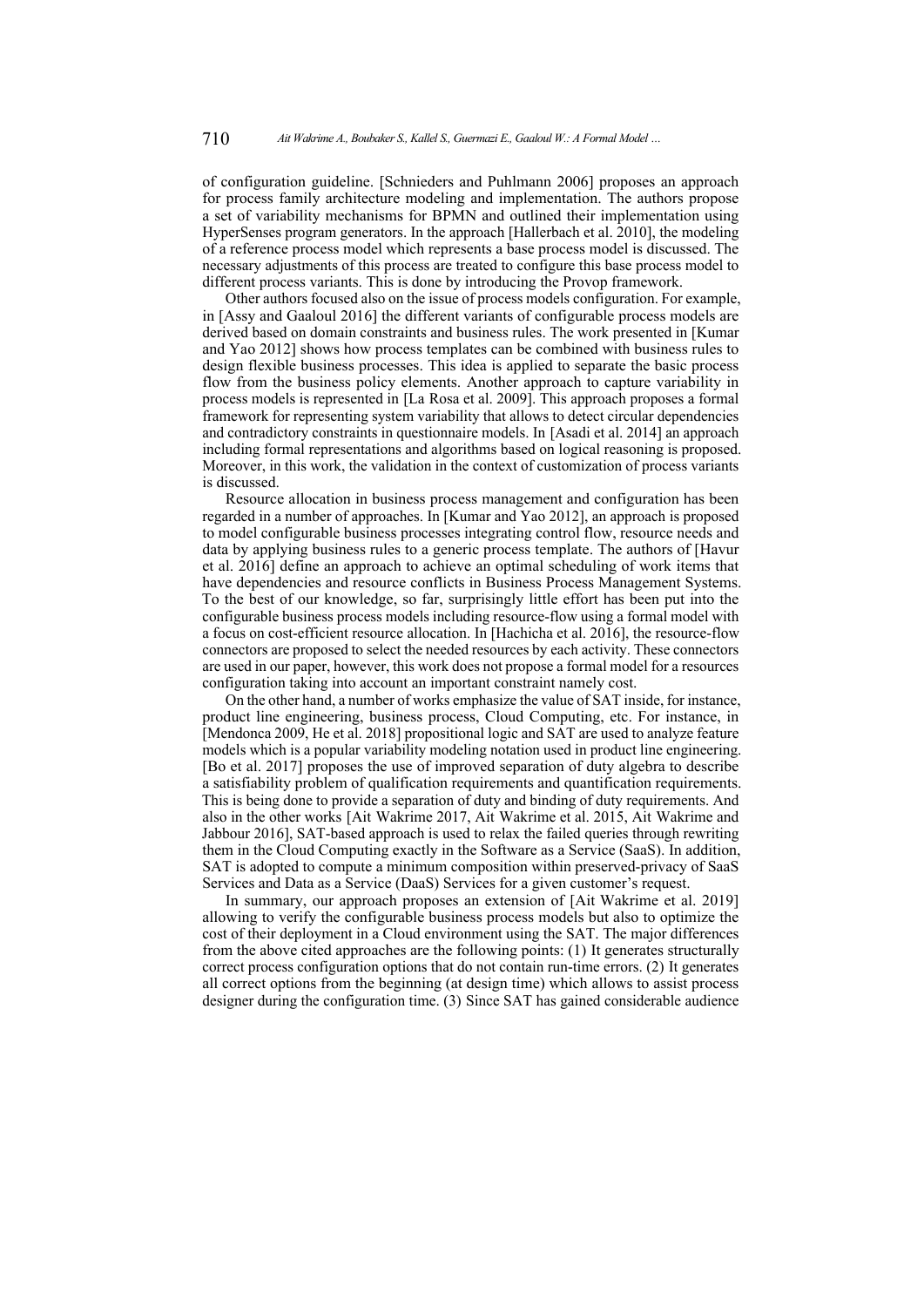with the advent of a new generation of SAT solvers during these last few years, the application of SAT techniques to configurable business process offers many benefits in terms of their analyses concerning the generation of correct configuration including optimal resource allocation.

### **7 Conclusion and Further Work**

In this work, we propose an approach for ensuring correct process configuration while taking into consideration cloud resource configuration. We use a formal model based on SAT and WPMinSAT in order to find these configurations and to select the optimal resources number for a minimal cost. Hence, we help process analysts in configuring correct processes while optimizing their deployment cost. We showed the applicability of our approach and we validated it using a WPMinSAT solver. As future work, we aim to consider the different pricing strategies proposed by the cloud providers. For example, AWS proposes the following pricing strategies: on-demand, reserved, spot, and savings plans. We also plan to apply our proposed approach on large scale configurable business processes.

### **References**

<span id="page-18-8"></span>[Ait Wakrime et al. 2015] Abderrahim Ait Wakrime, Salima Benbernou, and Said Jabbour. Relaxation based SaaS for Repairing Failed Queries over the Cloud Computing. In e-Business Engineering (ICEBE), 2015 IEEE 12th International Conference on. IEEE, 2015.

<span id="page-18-9"></span>[Ait Wakrime and Jabbour 2016] Abderrahim Ait Wakrime and Said Jabbour. On repairing queries in cloud computing. In 2016 IEEE/ACS 13th International Conference of Computer Systems and Applications (AICCSA), pages 1–6. IEEE, 2016.

<span id="page-18-7"></span>[Ait Wakrime 2017] Abderrahim Ait Wakrime. Satisfiability-based privacy-aware cloud computing. The Computer Journal, 60(12):1760–1769, 2017.

<span id="page-18-2"></span>[Ait Wakrime et al. 2019] Abderrahim Ait Wakrime, Souha Boubaker, Slim Kallel, and Walid Gaaloul. A sat-based formal approach for verifying business process configuration. In International Conference on Big Data Innovations and Applications, pages 47–62. Springer, 2019.

<span id="page-18-1"></span>[Asadi et al. 2014] Mohsen Asadi, Bardia Mohabbati, Gerd Gröner, and Dragan Gasevic. Development and validation of customized process models. Journal of Systems and Software, 96:73–92, 2014.

<span id="page-18-3"></span>[Assy 2015] N. Assy. Automated support of the variability in configurable process models. PhD thesis, University of Paris-Saclay, France, 2015.

<span id="page-18-0"></span>[Assy and Gaaloul 2016] Nour Assy and Walid Gaaloul. Extracting configuration guidance models from business process repositories. In International Conference on Business Process Management, pages 198–206. Springer, 2016.

<span id="page-18-6"></span>[Bo et al. 2017] Yang Bo, Chunhe Xia, Zhigang Zhang, and Xinzheng Lu. On the satisfiability of authorization requirements in business process. Frontiers of Computer Science, 11(3):528–540, 2017.

<span id="page-18-4"></span>[Eén and Sörensson. 2003] Niklas Eén and Niklas Sörensson. An extensible sat-solver. In International conference on theory and applications of satisfiability testing, pages 502–518. Springer, 2003.

<span id="page-18-5"></span>[Gottschalk et al. 2008] Florian Gottschalk, Wil MP Van Der Aalst, Monique H Jansen-Vullers, and Marcello La Rosa. Configurable workflow models. International Journal of Cooperative Information Systems, 17(02):177–221, 2008.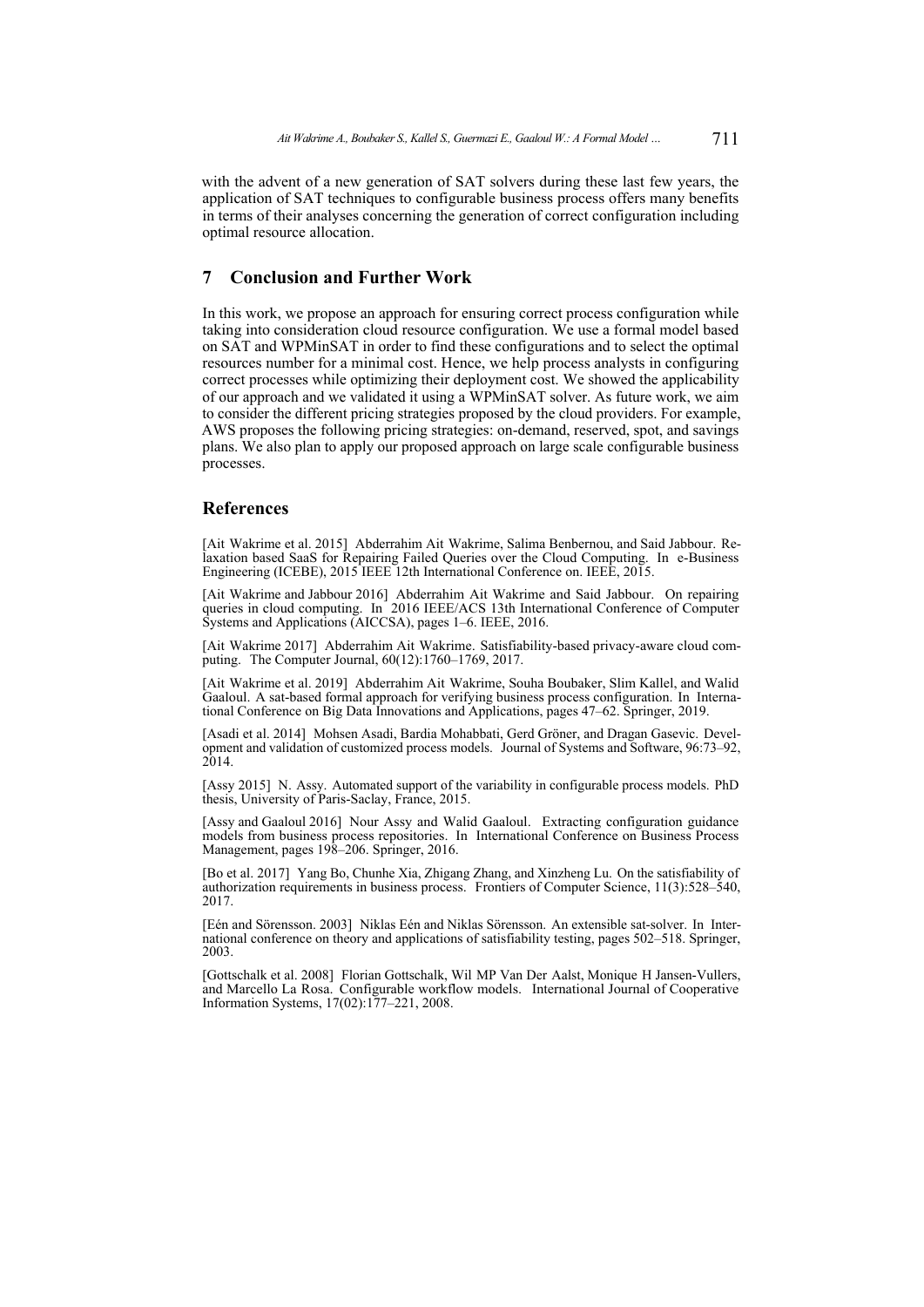<span id="page-19-4"></span>[GröNer et al. 2013] Gerd GröNer, Marko BošKović, Fernando Silva Parreiras, and Dragan GašEvić. Modeling and validation of business process families. Information Systems, 38(5):709–726, 2013.

<span id="page-19-8"></span>[Hachicha et al. 2016] Emna Hachicha, Nour Assy, Walid Gaaloul, and Jan Mendling. A configurable resource allocation for multi-tenant process development in the cloud. In International Conference on Advanced Information Systems Engineering, pages 558–574. Springer, 2016.

<span id="page-19-2"></span>[Hallerbach et al. 2010] Alena Hallerbach, Thomas Bauer, and Manfred Reichert. Capturing variability in business process models: the provop approach. Journal of Software Maintenance and Evolution: Research and Practice, 22(6-7):519–546, 2010.

<span id="page-19-6"></span>[Hallerbach et al. 2009] Alena Hallerbach, Thomas Bauer, and Manfred Reichert. Guaranteeing soundness of configurable process variants in provop. In 2009 IEEE Conference on Commerce and Enterprise Computing, pages 98–105. IEEE, 2009.

<span id="page-19-13"></span>[Havur et al. 2016] Giray Havur, Cristina Cabanillas, Jan Mendling, and Axel Polleres. Resource allocation with dependencies in business process management systems. In International Conference on Business Process Management, pages 3–19. Springer, 2016.

<span id="page-19-15"></span>[He et al. 2018] Fei He, Yuan Gao, and Liangze Yin. Efficient software product-line model checking using induction and a sat solver. Frontiers of Computer Science,  $12(2)$ :264–279, 2018.

<span id="page-19-7"></span>[Kiepuszewski et al. 2003] Bartek Kiepuszewski, Arthur HM ter Hofstede, and Wil MP van der Aalst. Fundamentals of control flow in workflows. Acta Informatica, 39(3):143–209, 2003.

<span id="page-19-3"></span>[Kumar and Yao 2012] Akhil Kumar and Wen Yao. Design and management of flexible process variants using templates and rules. Computers in Industry, 63(2):112–130, 2012.

<span id="page-19-5"></span>[La Rosa et al. 2009] Marcello La Rosa, Wil MP van der Aalst, Marlon Dumas, and Arthur HM Ter Hofstede. Questionnaire-based variability modeling for system configuration. Software & Systems Modeling, 8(2):251–274, 2009.

<span id="page-19-11"></span>[Li et al. 2012] Chu Min Li, Zhu Zhu, Felip Manyà, and Laurent Simon. Optimizing with minimum satisfiability. Artificial Intelligence, 190:32-44, 2012.

[Marques-Silva and Sakallah 2000] João P Marques-Silva and Karem A Sakallah. Boolean satisfiability in electronic design automation. In Proceedings of the 37th Annual Design Automation Conference, pages 675–680. ACM, 2000.

<span id="page-19-14"></span>[Mendonca 2009] Marcilio Mendonca, Andrzej Wkasowski, and Krzysztof Czarnecki. Sat-based analysis of feature models is easy. In Proceedings of the 13th International Software Product Line Conference, pages 231–240. Carnegie Mellon University, 2009.

<span id="page-19-10"></span>[Moskewicz et al. 2001] Matthew W Moskewicz, Conor F Madigan, Ying Zhao, Lintao Zhang, and Sharad Malik. Chaff: Engineering an efficient sat solver. In Proceedings of the 38th annual Design Automation Conference, pages 530–535. ACM, 2001.

<span id="page-19-1"></span>[Recker et al. 2005] Jan Recker, Michael Rosemann, Wil Van Der Aalst, and Jan Mendling. On the syntax of reference model configuration–transforming the c-epc into lawful epc models. In International Conference on Business Process Management, pages 497–511. Springer, 2005.

<span id="page-19-0"></span>[Rosemann and Van der Aalst 2007] Michael Rosemann and Wil MP Van der Aalst. A configurable reference modelling language. Information Systems, 32(1):1-23, 2007.

<span id="page-19-12"></span>[Schnieders and Puhlmann 2006] Arnd Schnieders and Frank Puhlmann. Variability mechanisms in e-business process families. Proceedings of the 9th International Conference on Business Information Systems , 85:583–601, 2006.

<span id="page-19-9"></span>[Tseitin 1986] G.S. Tseitin. On the complexity of derivations in the propositional calculus. In H.A.O. Slesenko, editor, Structures in Constructives Mathematics and Mathematical Logic, Part II, pages 115–125, 1968.